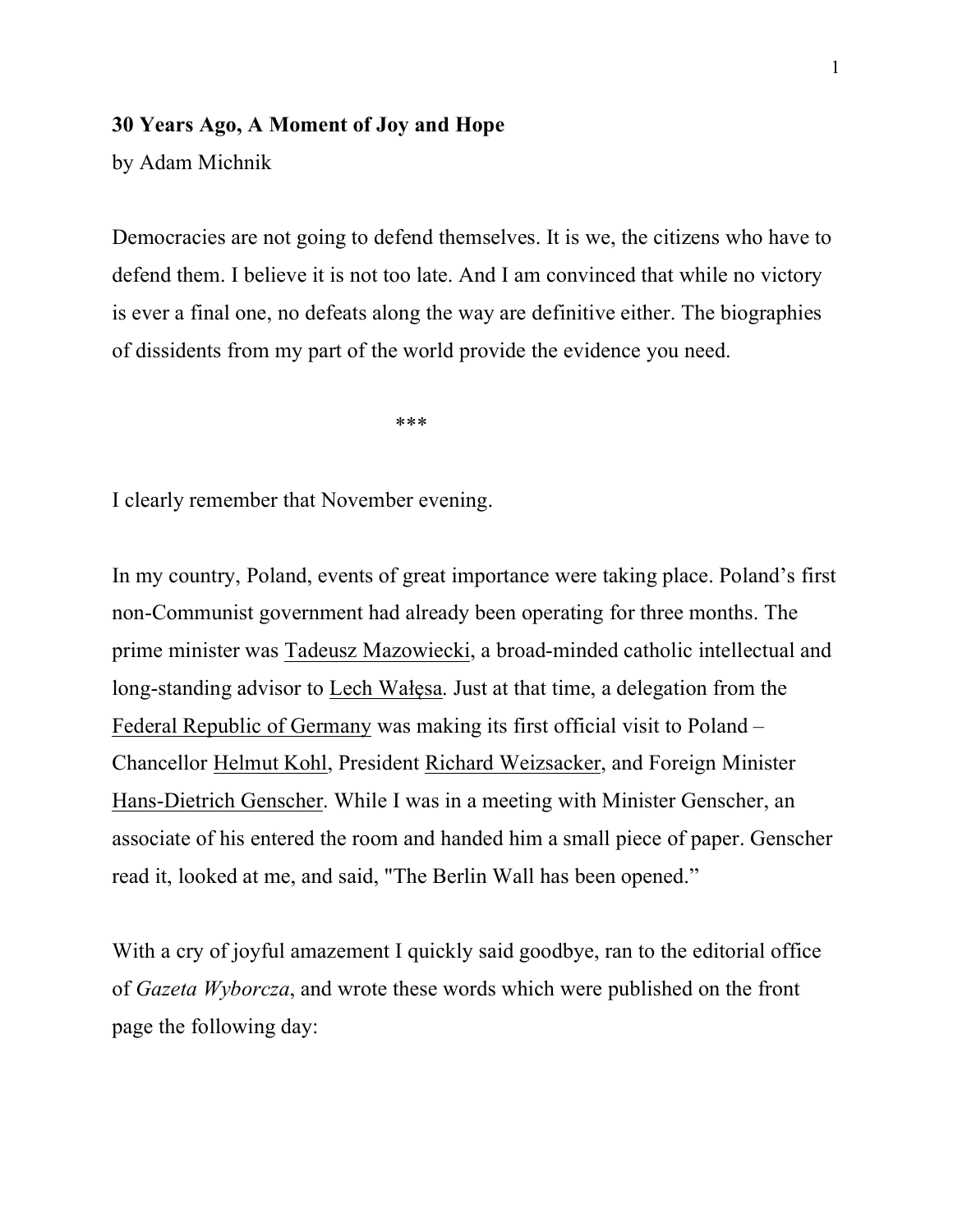Nobody knows what the consequences of the actual collapse of the Berlin Wall will be. However, something irreversible has already happened: gunshots at people have ceased. In Berlin, in the heart of Europe, in the dispute between freedom and barbed wire, freedom has won.

It's still hard to believe that this happened by accident. After all, the government of East Germany could still resist, could still close its borders. But they did not. Instead, as Günter Schabowski, a leader of East Germany's communist party, stated on television: "We made a decision today. Any citizen can leave through any border crossing." And this decision, he said, was going into effect immediately.

It seems to me now that Schabowski himself did not realize what he was announcing, as thousands of Berliners immediately rushed towards the wall and, brick by brick, began to dismantle it.

## II.

Looking back on it from the perspective of today, the process seems obvious. Yet it was not so obvious at the time. As little as a month before the wall began to fall, Egon Krenz, leader of the GDR's Communist Party, was stating that he could fully understand the "Chinese solution" – the massacre of pro-democracy demonstrators, like the one in Beijing's Tiannenmen Square.

At that time, this sounded pretty dangerous to a Pole: you could not feel safe. Despite our historic success, despite our peaceful dismantling of a dictatorship, we still remembered how quickly communism turned to violence when it felt threatened.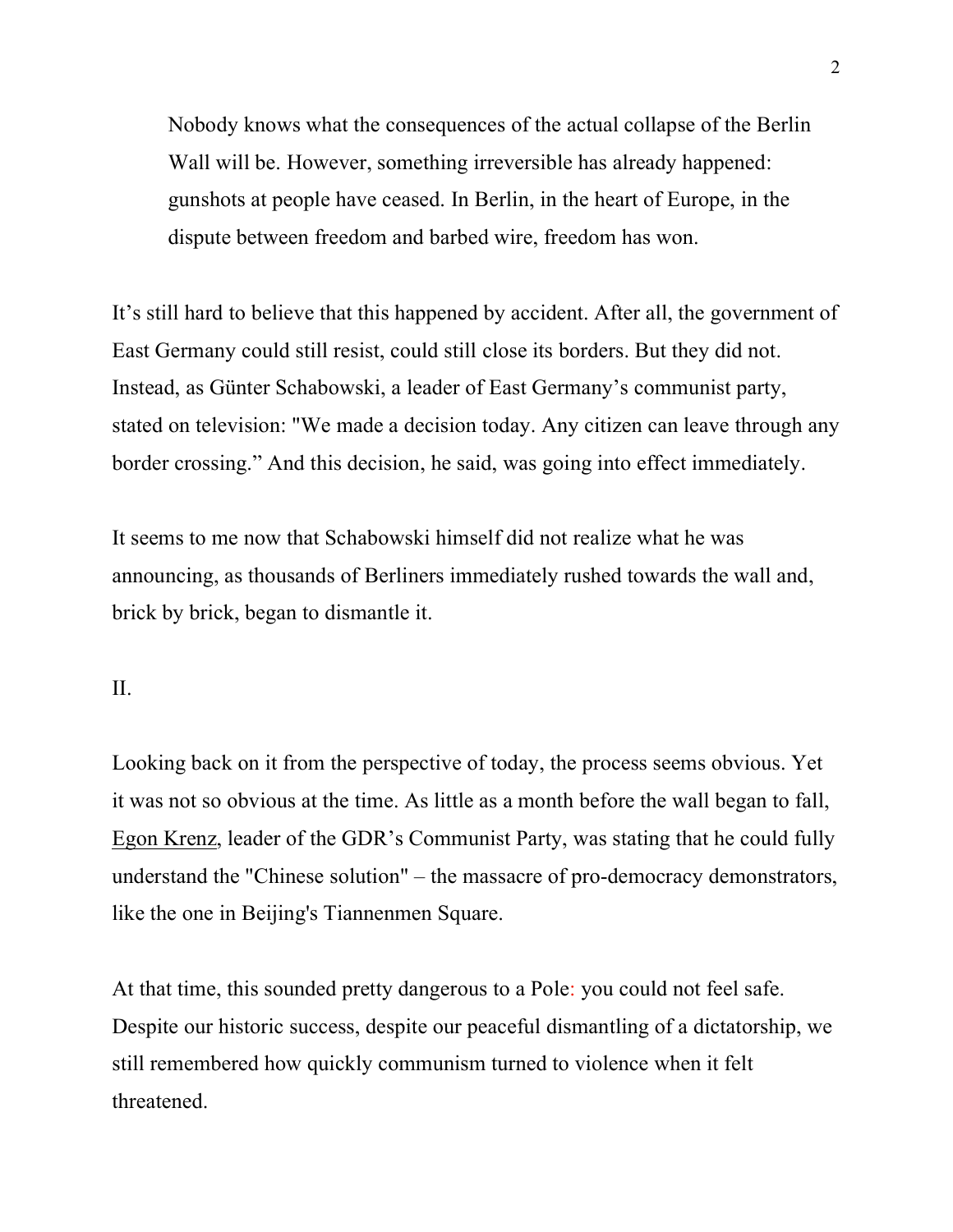Today, the question of why Soviet communism collapsed is answered in various ways. Some emphasize the role of the West-German Ostpolitik and the Helsinki conference, which had promoted openness. Others stress the politics of President Carter, in which human rights became a banner of the aspiration for freedom. Still others credit the politics of President Reagan, who labelled the Soviet Union an empire of evil and declared a total ideological war against it. Certainly the Soviet war in Afghanistan, which militarily and politically weakened the Kremlin dictators, also played a key role in the process.

However, from today's perspective, the most important factor is still Solidarity, that national confederation of millions of Poles struggling together for freedom and independence. Spearheaded by the workers, Solidarity completely delegitimized the Communist Party, with its slogans about the dictatorship of the proletariat. With Solidarity, the Polish proletariat gave that dictatorship a pink slip.

Thus for a Pole, it seems obvious that everything – the collapse of the wall, the toppling of the Kremlin – started in Poland. Here is the Polish sequence of events that gave birth to Solidarity: first, the broad movement of democratic opposition in the 1970s that brought together for the fisrt time both the working-class and the intelligentsia. Then the Catholic Church and the historic 1979 visit of the Polish Pope, John Paul II, to his homeland. And finally, in the summer of 1980, a wave of strikes that ended in the official recognition of something completely new within the Soviet Bloc: an independent, self-governing trade union… Solidarity.

It was actually then that the first bricks were already being torn out of the Berlin Wall.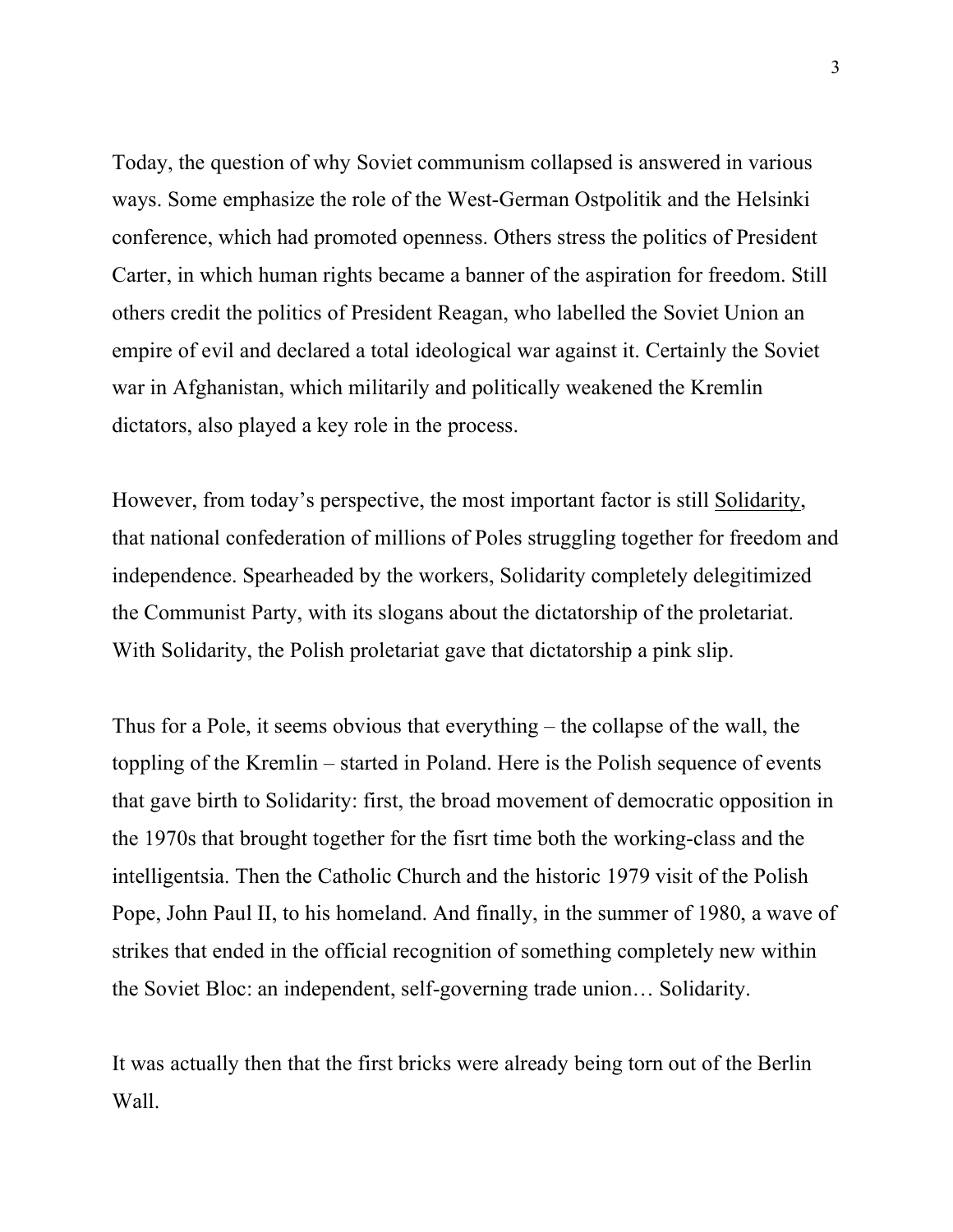The Polish festival of freedom and a legal Solidarity lasted sixteen months and was ended by the imposition of martial law. Then came eight long years of resistance by an underground democratic opposition – an opposition that was locked into illegality, discriminated against, and imprisoned, but which in the end opened up a space for Roundtable Talks with the regime, and eventually the partially free elections that took place, at last, on June 4, 1989.

While the June elections, in effect a referendum on the regime that resulted in a triumphant victory of the democratic opposition, were indeed groundbreaking, it was the Roundtable Talks that were the truly historic achievement. This is because the entire Polish citizenry, including the reform wing of the ruling communists, contributed to them. Indeed, the Talks themselves may have been the greatest Polish achievement of the twentieth century.

It was after the elections that, like dominoes, the other communist dictatorships in the region began to fall. First Hungary, where the 1956 revolution and its murdered heroes were rehabilitated, then the GDR, Czechoslovakia, Bulgaria, Albania; and finally Romania. The entire bloc of satellite states dominated by the Soviet Union fell apart like a house of cards.

While each of these events had its own local color, they also shared contexts both internal and external. Internally, they shared the economic failure of the command and distribution system; externally, each country was affected by the changes happening in Russia. These changes surprised many of us, and we did not differ in this regard from most foreign observers. For many years, we had observed the heroism of Soviet dissidents: their opposition to the dictatorship, their samizdat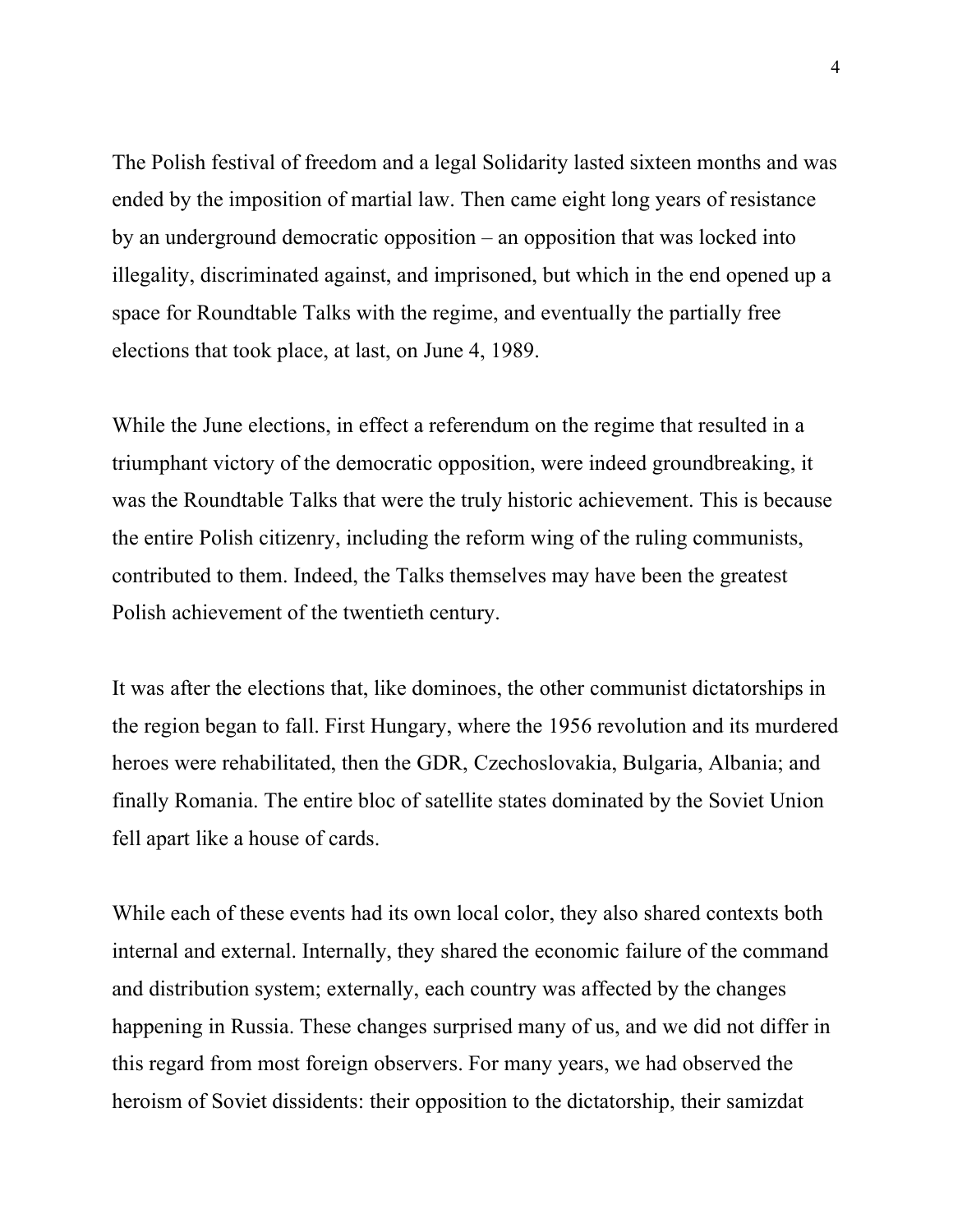publishing; their civil rights movement. This circle of Russian dissidents played a groundbreaking role in shifting the collective consciousness of the Russian intelligentsia and in changing the picture of Russian culture. It was this circle that generated three Nobel laureates – Andrei Sakharov, Alexander Solzhenitsyn, and Joseph Brodsky. The Russian democratic opposition had become an obvious context for reformist tendencies within the ruling Soviet establishment.

Even Mikhail Gorbachev's famous *perestroika*, his official Soviet policy for fundamental political and economic reform, is impossible to understand without an acknowledgment of the Russian dissidents who for so many years had been persecuted, repressed, and imprisoned. *Perestroika*'s leaders perceived dissidents as enemies, but without these enemies a great project of political transformation would probably never have come about.

# III.

The fact is that societies in the Soviet Bloc had already gone through thaws in the past and periods of hope. Krushchev's secret speech of 1956 to the Party Congress on the cult of personality and his revelations of Stalin's crimes gave rise to hope for the possibility of "socialism with a human face." That hope gave rise to some promise of change in Poland, and to a revolutionary outbreak in Budapest that was bloodily suppressed by the Soviet army.

Still, until 1968 many people had hoped that reforming forces within the ruling party would be able to initiate democratic reforms. Historically the short-lived Prague Spring and the liberalized vision of Alexander Dubczek were for many the very last moment of faith in the possibility of systemic change.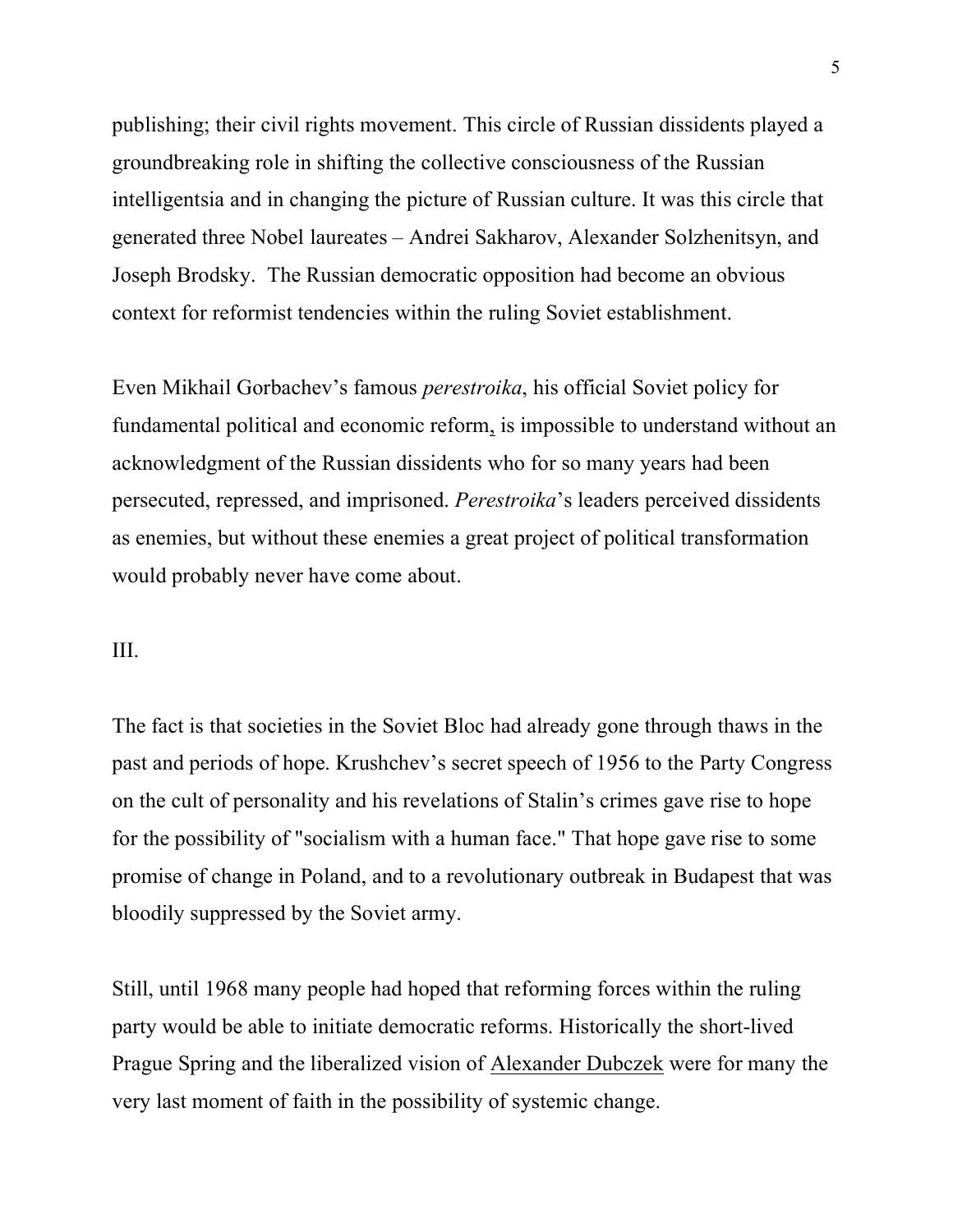For me, a Pole imprisoned for participating in the students' democratic protest movement at that time, it became an occasion for losing one's last illusions. Not that there were many left, as our Warsaw Pact's military intervention in Czechoslovakia was accompanied by brutal police action at home, along with an anti-Semitic campaign launched by the regime. It became obvious to me that this system would be impossible to reform -- that instead, one must learn to defend oneself against it.

It was Gorbachev's *perestroika* that revealed our mistake. Historic changes taking place in Moscow began from the top down, their impulse coming from the Kremlin.. What is more, *glasnost*, a call for transparency, fell upon extremely fertile soil: the Russian intelligentsia, who had been bound for years by conformism and fear, had now become extremely vital, brave, and creative. Open political debates, however, were accompanied by an economic crisis and a crisis of institutions of the state.

From the beginning, the reform movement in the Soviet Union had two faces: in Russia and in the Soviet republics. In Russia itself, it had at the same time both a civic-democratic and a traditionalist-nationalist face. Soviet communism suppressed both democratic and conservative-nationalist attitudes. It saw in both of them a threat to its all-powerful Bolshevik ideology. Within the Russian dissident circle, these attitudes are well illustrated by Andrei Sakharov and Alexander Solzhenitsyn. The nineteenth century's division of Russians into occidentalists and Slavophiles had re-emerged after a hundred years. While they were allies when it came to the right to vote, their alliance ended when they regained that right. Indeed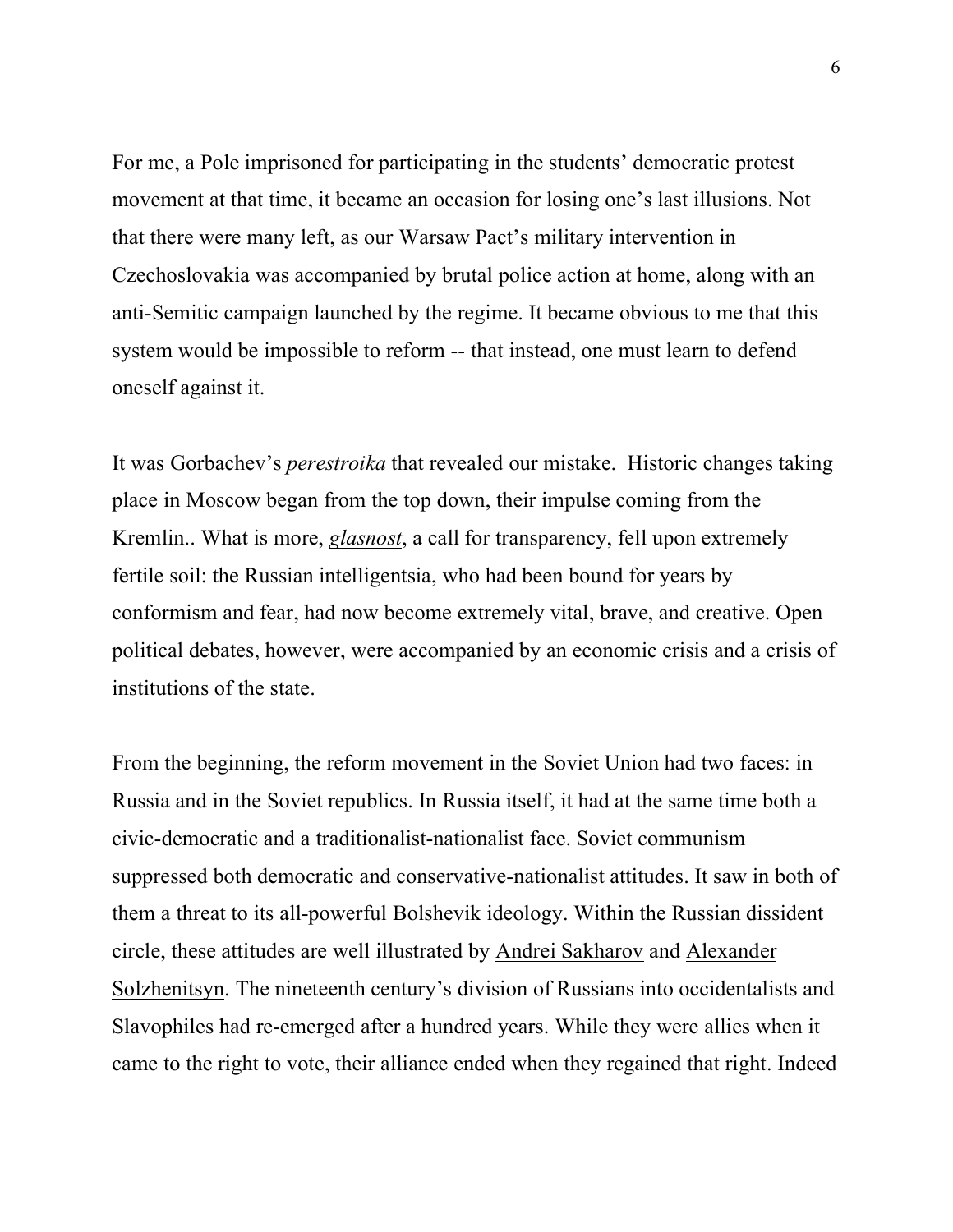this should hardly have come as a surprise given how completely different their ideological priorities were.

In nineteenth century Europe, democracy and nationalism together opposed the dictatorships of the conservative monarchies of the Holy Alliance. The 1848 Spring of Nations was their joint achievement. One could say that democrats and nationalists were children of the same mother, who sometimes had the face of romanticism and other times the face of enlightenment. In other words, they were brothers, like Cain and Abel. And at some point Cain wanted Abel dead.

It was different in the Soviet republics. In the Baltic countries, the sense of rebellion was obvious. There, freedom meant both personal freedom and national freedom – both individual independence and independent statehood. The situation was similar in Ukrainian urban centers, in Georgia, and in Armenia.

For us in Poland the right to state sovereignty seemed to be self-evident. And let's say it again: it was Solidarity – that great nationwide movement for both human and national rights – that was the best example of this. The movement, supported by the Catholic Church and the great authority of John Paul II, was harmoniously driven by three desires: a drive towards the emancipation of the workers, a drive to regain and cultivate national identity, and, of course, a drive toward political democracy based on human rights.

Let's repeat: each country had its own specificity, but everywhere there was a division between the democratic sensibility, which was articulated as a return to Europe, and the national sensibility, which urged us to return to our roots, our traditions, the beliefs of our forefathers. Thus, certain Poles looked to the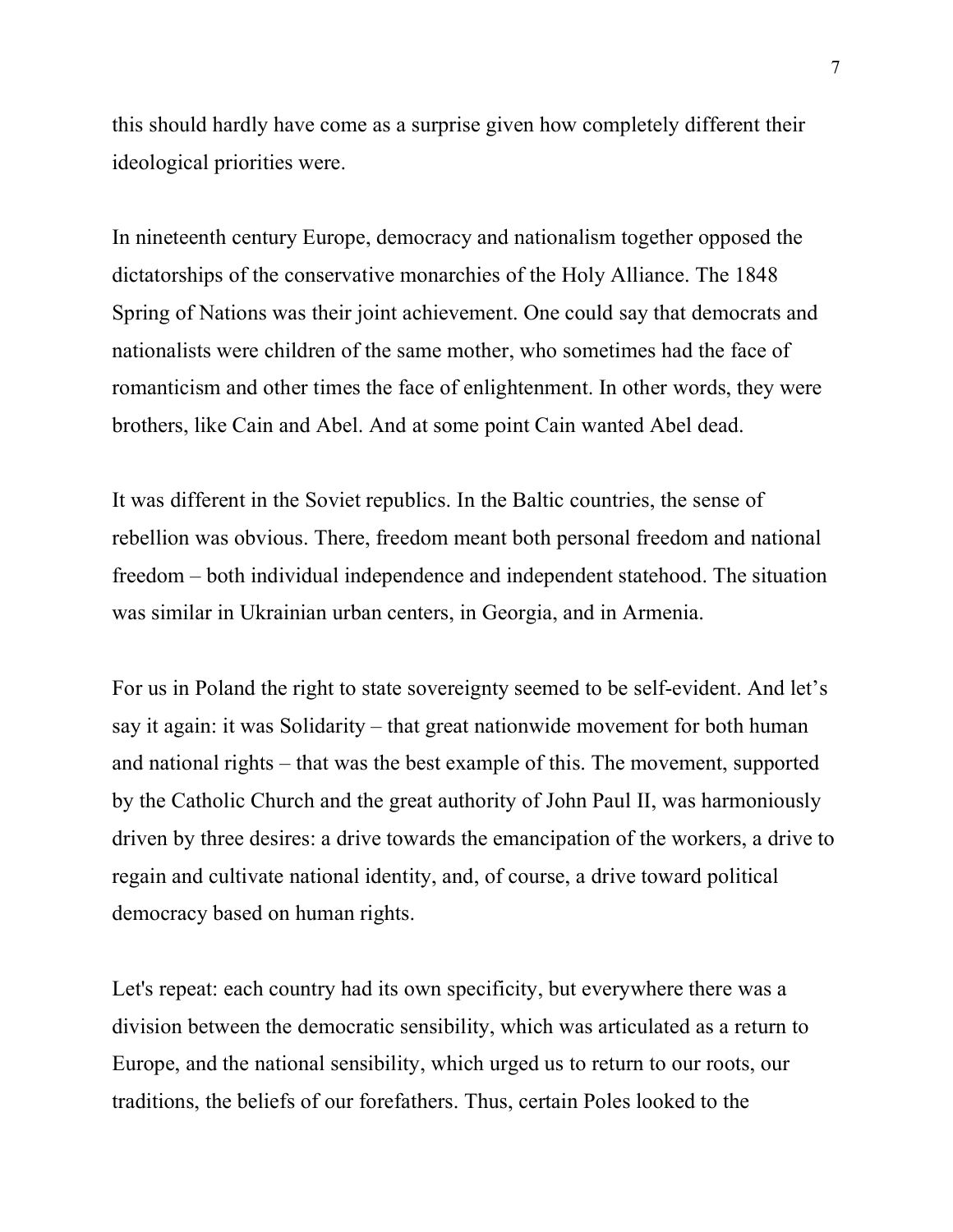democratic independence tradition (national uprisings of the 19th century and Pilsuski), while others looked to the ethno-nationalist tradition of Roman Dmowski. It was in that camp that the slogans "Poland for the Poles" and "Catholic state of the Polish nation" were born – along with an increasingly virulent anti-Semitism. A similar dynamic played out in the debates of Hungarians and Czechs, Romanians and Slovaks. These two different mentalities and sensibilities, one that leaned toward Europe and democracy, the other toward nationalism and ethnic exclusivism, coexisted in both the milieu of the anticommunist opposition and in the ruling communists' camp.

Gorbachev and Slobodan Milošević are two classic examples of these differences. While Gorbachev cautiously tried to imitate social democracy, Milošević openly reached for the tradition of Grand Serbian chauvinism. Both saw the need for change. Of course it was not about giving up power, but about seeking a new way to legitimize their power. One located his vision in the future; the other, in the past.

## **IV.**

When Poland's 1989 elections (the first free elections held in our country for a long, long time) at last brought defeat to the Communist power elite, the communists did not falsify the results. What's more, upon losing, they publicly acknowledged their electoral failure. This was an unprecedented event.

And yet, although the elections in Poland had been very carefully watched across the globe, the headlines that dominated foreign television news programs and the front pages of world newspapers were instead devoted to China, where news was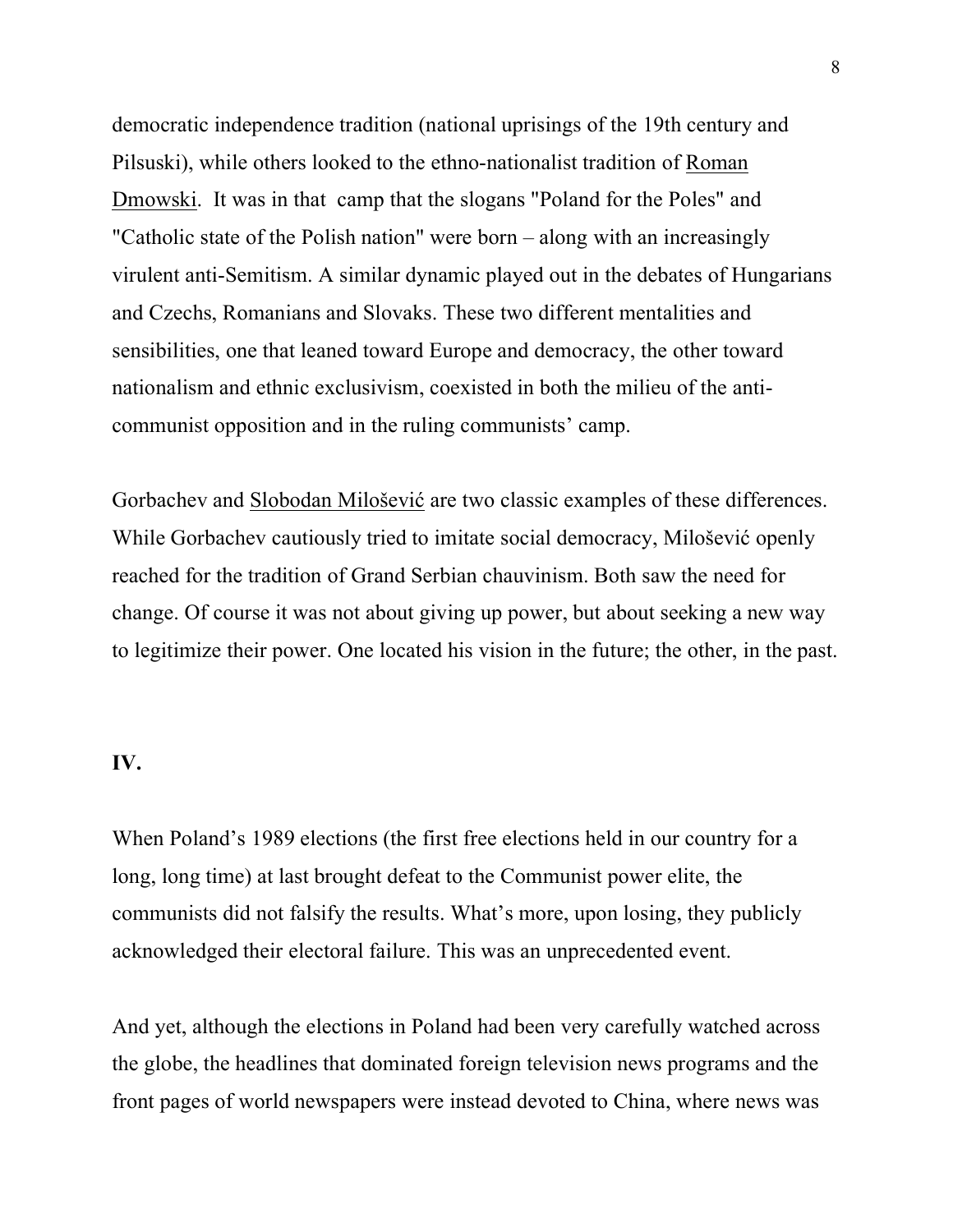pouring forth about the massacre of freedom protesters in Tiananmen Square, the "Square of Heavenly Peace." In China, unlike Poland, the de-legitimization of communism led to violence and nationalist/great-power ideology. This was also the beginning of the Chinese road to economic glory, to its position as a global superpower, to protecting its market mechanisms through a police dictatorship.

Thus, already in 1989, one could see the outlines of different exits from the Bolshevik model. One led towards European democratic institutions, a second towards nationalist traditionalism. A third led towards authoritarianism supported by religious institutions and communities of faith and values; and finally a fourth towards the transformation of communist system and their elites into nationalist dictatorships. Some observers pointed even then to a renaissance of the nationalist and authoritarian traditions of the 1930s.

Taking note of these paths, for example, was one Yegor Gaidar, an outstanding, prematurely deceased leader of the Russian reformers, who in his book, Collapse of an Empire, soberly called attention to the following points:

"Getting rid of a sense of national greatness and national suffering is a nuclear bomb in the politics of countries whose former system is wearing out and where there is no system of developed democratic institutions.

"The problem with a young democracy [...] is that the slogans that are easiest to "sell" to a politically inexperienced voter, when implemented in practice, become dangerous. In the second half of the 1980s in Belgrade, to oppose the slogans, "Serbia should be great" and "We will not allow Serbs to be beaten anywhere", was a task that was politically lost in advance. In the political sphere, it was easy to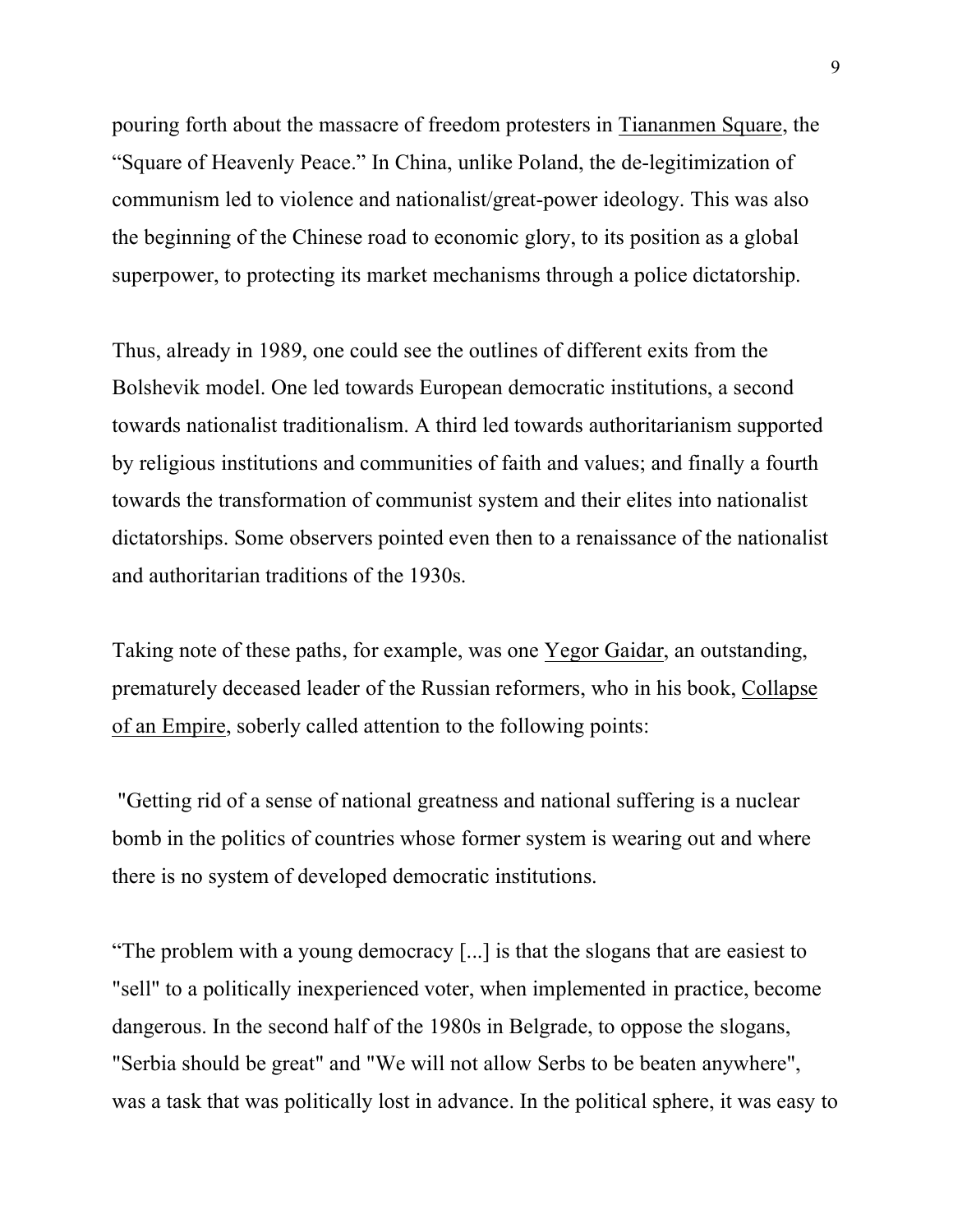apply the idea that Serbia has been and always would be great and that the authorities in other republics and autonomous provinces would not be allowed to hurt any Serbs. If a Serbian leader does not take this position, another politician will be found who inevitably uses this claim for his own interest."

Analyzing the Yugoslav crisis, Gaidar continued: "It was not difficult to predict that in Zagreb, Ljubljana and Sarajevo politicians would enthusiastically pick up these slogans, replacing the word 'Serbs' with such words as 'Croats' and 'Slovenians'. When the authorities in Serbia adopted the nationalist program as a political and ideological base, the fate of Yugoslavia was sealed. By presenting territorial claims to their neighbors, the Serbian leaders opened up a path to victory for nationalist ideas in other republics which then took advantage of the fear of Serbian domination. In the context of such logic wars became inevitable. A mechanism was put into motion that cost the lives of tens of thousands of people and forced millions to resettle.

Political agitation-- based on inciting conflict between nations that had previously lived side by side, with borders arbitrarily set by a prior, undemocratic regime - became the prologue to bloody incidents."

What Gaidar described unfolded similarly in the Czech Republic and Slovakia, in Romania and Hungary. Anti-Turkish resentment was used in Bulgaria, and refugee centers were attacked in eastern Germany. In Poland, we heard the slogans "Poland for the Poles" and the sinister screams of homophobes. Nationalism – this poison of our time – has conquered the heart of our politics.

This was not the result of Soviet or U.S. special-service conspiracies, as the proponents of conspiracy-theory of history seem to believe. They claim that social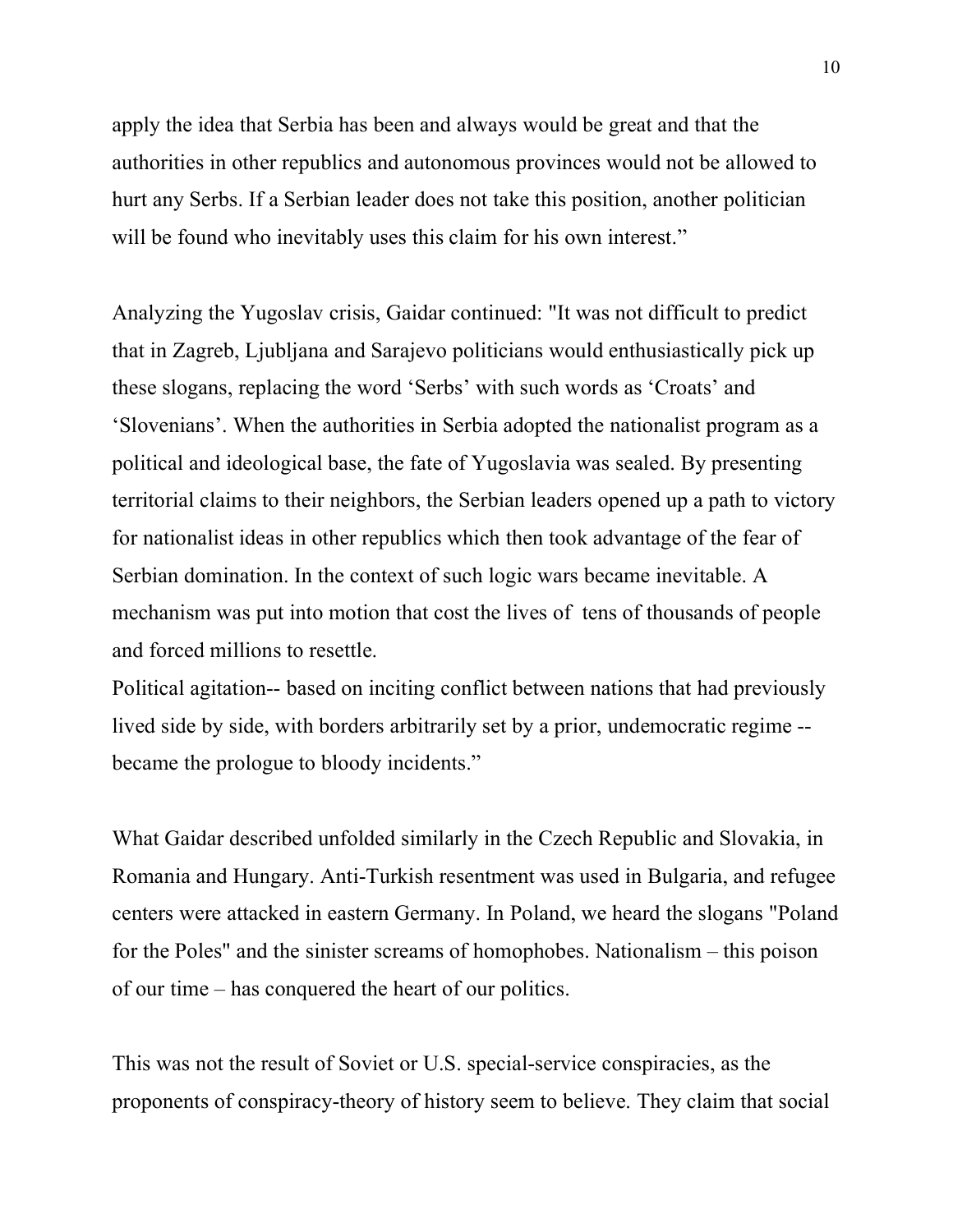processes are the work of the CIA, the KGB, or Mossad. Their mistake comes not just from paranoia, but from the belief that society is completely pacified and unable to resist.

In fact protest emerges unexpectedly, surprising everyone, when people who are gagged and manipulated spit out their gags. Forgotten values – truth, honesty, living by the rules, courage, dignity, and honor – suddenly come to the fore. Instead of a cemetery silence, the hustle and bustle of freedom emerges. In other words, life re-appears. At least this was the case in 1989, when the first noncommunist government was formed in Poland, when the Berlin Wall fell, when crowds in the streets of Budapest, Prague, Sofia, Bratislava and Berlin were regaining their freedom…..and the crowds were demanding freedom for all…. at least at first.

For although it happened slowly, it seemed only a moment later that this crowd gradually changed its appearance and character, its slogans and dreams. It stopped demanding freedom and began to demand bread and circuses. The crowd began to turn into a mob. This was a path that led from humanism through nationalism to violence. And it can still lead to barbarism.

I got my first taste of "the mob" in 1968. Before my eyes, the barriers of decency in public speaking broke down. But some much wiser than I had diagnosed it much earlier. Leszek Kołakowski, for example. Here is how this eminent Polish humanist wrote about the mob as early as 1956, when he noted that the liberalization of power also brought along with its ideas of freedom a renaissance of anti-Semitism.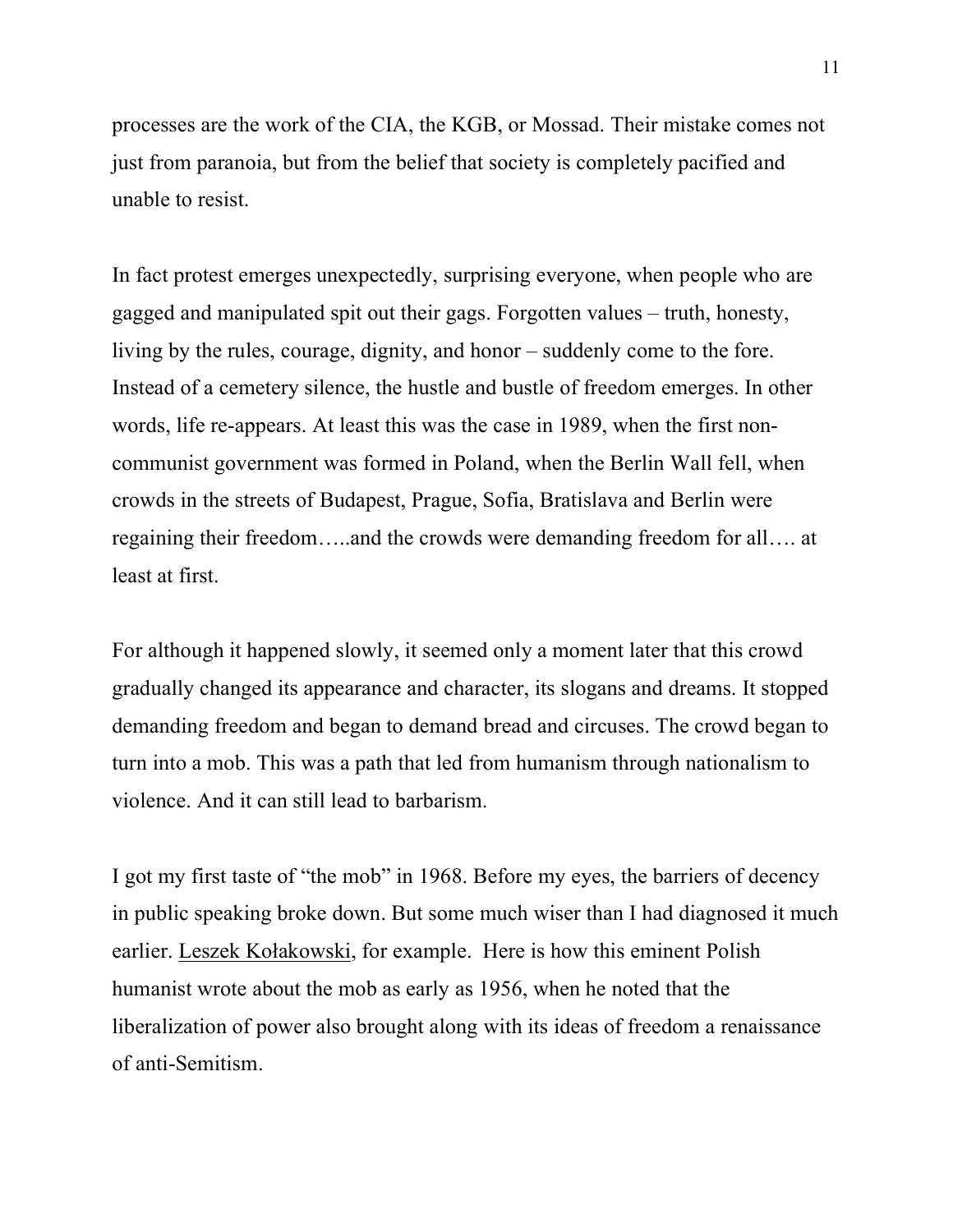"They come in all shapes and sizes," wrote Kołakowski, "like annoying insects: some study leaflets on ritual murder and demand that Jews be slaughtered, some talk of inferior races, others of 'cultural otherness', and others still are content with an animosity that is often difficult to capture but that readily manifests itself in everyday life without any help from theories.

" […] The restrained, bureaucratic anti-Semitism of the interwar Sanacja regime, even when limited to the 'economic boycott' of Jewish merchants, sustained and fueled an atmosphere in which Falanga, future Gestapo informants, and blackmailers could flourish. The Nuremberg Laws, as we know, did not contain a program for exterminating Jews but only the principle of racial inferiority.  $[\dots]$ <sup>i</sup>

"In this way, kind-hearted anti-Semites beget anti-Semitic thugs, mild anti-Semites nourish anti-Semites armed with brass knuckles and knives, and passive and restrained anti-Semites give rise to organizers of pogroms. Under the right circumstances, scattered particles of anti-Semitism, each seemingly harmless and by itself feeble, can be brought together in a flash to create an explosive mixture that detonates in an atrocity. Which is why tolerating even the faintest manifestations of anti-Semitism today is tantamount to tolerating the pogroms of tomorrow. We must seize and wipe out the shadow of anti-Semitism before it becomes flesh. I mention this only because the existence of hotbeds of anti-Semitism in our time is an open secret that needs no telling.  $\mathbf{u}$  [...]

"The mob, or the rabble, is the agent of anti-Semitism. The rabble's composition is not determined by class, but its social tasks are. It can arise out of the most diverse social elements. The rabble comes into being in a mass of people; when dispersed it maintains no sense of solidarity but only a vague readiness to renew that bond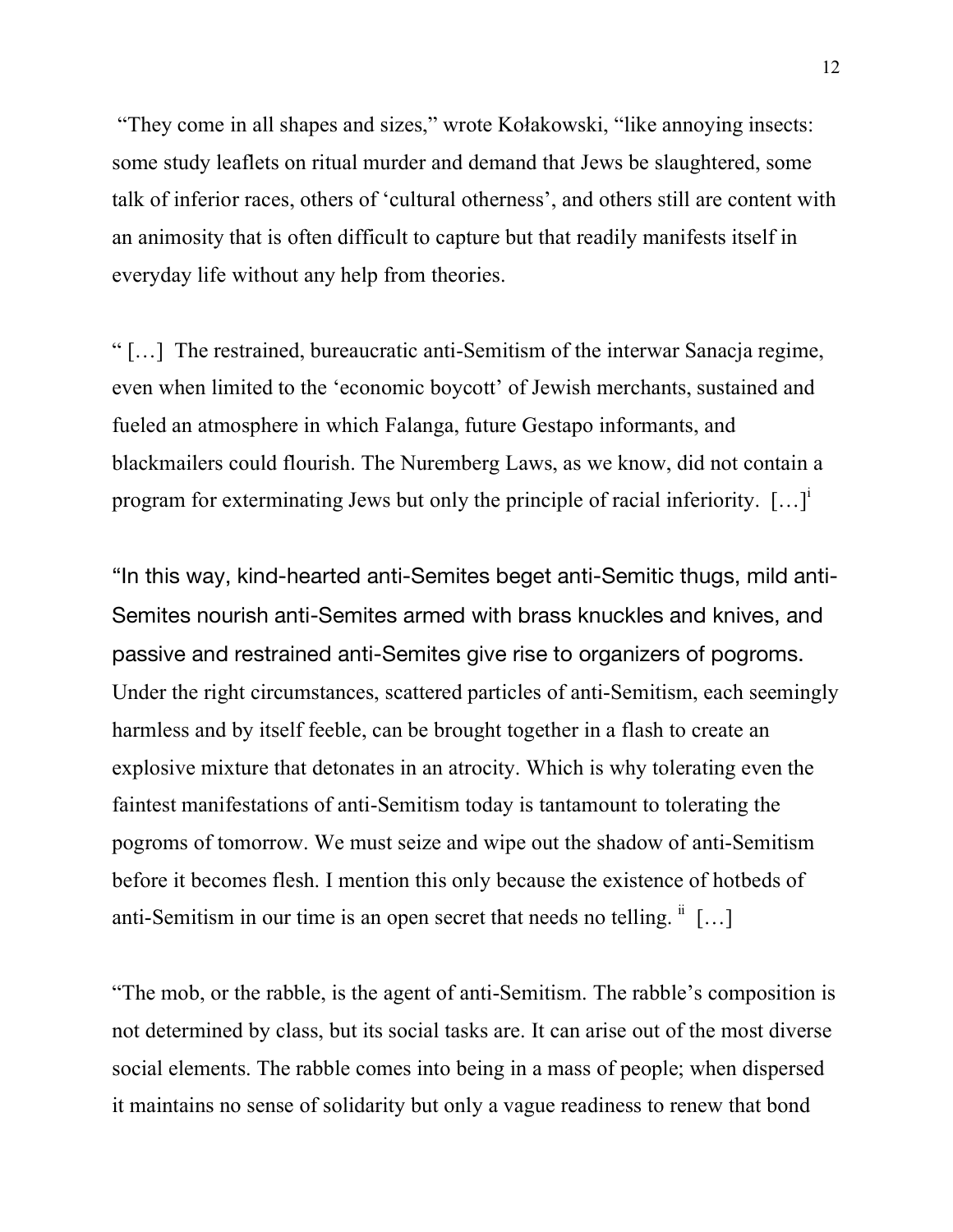which is based on neither class nor nationality, and which is not a permanent band at all, but a circumstantial one, with volatile meanings. The bond established by the rabble is incapable of constructing a distinct program; it is purely negative and destructive, necessarily devoid of class consciousness. It gives collective expression to disoriented discontent and it is therefore incapable of rationalized reactions; it is categorically opposed to discussion, subject to only the most primitive suggestions, submissive in the face of ideology, and invaluable as a tool of crime perpetrated in someone else's name." iii

…So…I'd like to mention here that the answer of the Polish democratic intelligentsia to this poison of anti-Semitism - this religion of the mob - was to choose another way of life.

Leszek Kołakowski wrote of the mechanisms of communist dictatorship that they are based on a strict monopoly of power, implying a one-way dependency within the hierarchy, and therefore -- as in all despotic systems -- the positive traits in one's career that can facilitate one's climbing up the hierarchic ladder are servility, cowardice, lack of initiative, readiness to listen to superiors, readiness to inform, and an indifference to public opinion and the public interest, whereas the undesirable features include an ability to take initiative, and a concern for matters of common interest and social benefit, regardless of the interests of the ruling apparatus. This power mechanism, argued Kolakowski, causes a natural, negative selection of leadership in all areas of the governing apparatus, and above all within the party apparatus. Practice shows that one peculiarity of these regimes "was their systematic ousting of people having competence and initiative in favor of ones representing a cowardly and submissive mediocrity. The process launched in March 1968 – the mass promotion of dummies, informers, or even thugs ('an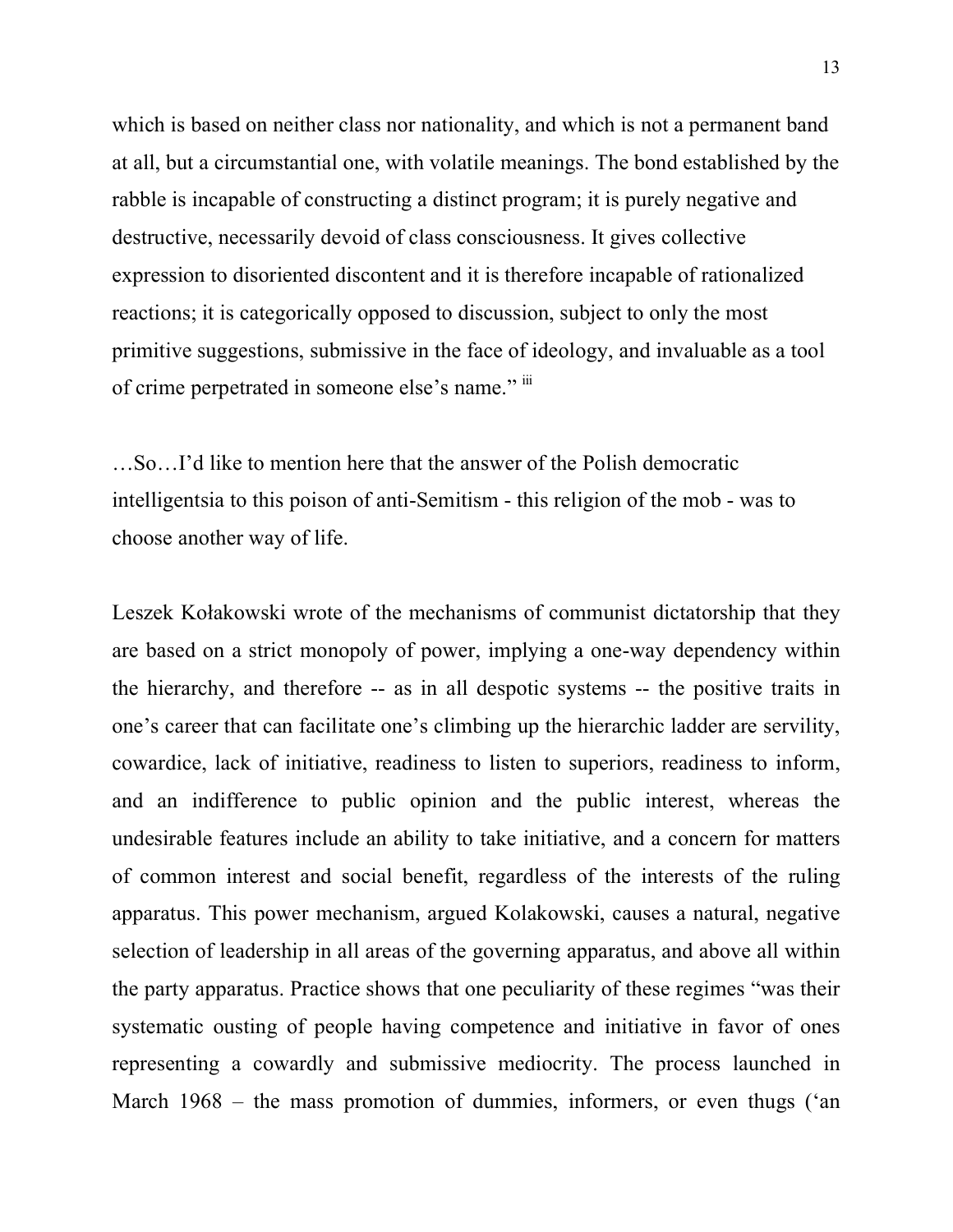invasion of bedbugs', as it was called in Warsaw) -- was only an intensification of a phenomenon that had been around for many years."

Still, Kołakowski was also one who warned against fatalism in our thinking. He repeated that the idea of the non-reformability of dictatorship "could easily be used to justify not only opportunism but all possible meanness. If that is the case, every individual evil act can justify itself because it can be identified simply as one component of a universal sneer that is "momentarily" inevitable and not the work of the individual, but a result of the system. The principle of non-reformability can therefore serve as advance absolution for all cowardice, passivity and cooperation with evil. For Kolakowski, those who believe they are making only slight concessions for their peace of mind will find that the price of this peace becomes higher and higher; those who only pay with a seemingly innocent obsequiousness will be forced tomorrow to become informers in order to pay for the same commodity.

In these thoughts of Leszek Kołakowski, a moral and intellectual authority for several generations of the Polish intelligentsia, any modern historian will easily recognize a prefiguration of the Workers' Defense Committee (KOR), established six years later.

#### **V.**

Vaclav Havel, the great Czech writer and dissident, a political prisoner turned president of the Republic, thought in a similar way. Havel's dissident essays built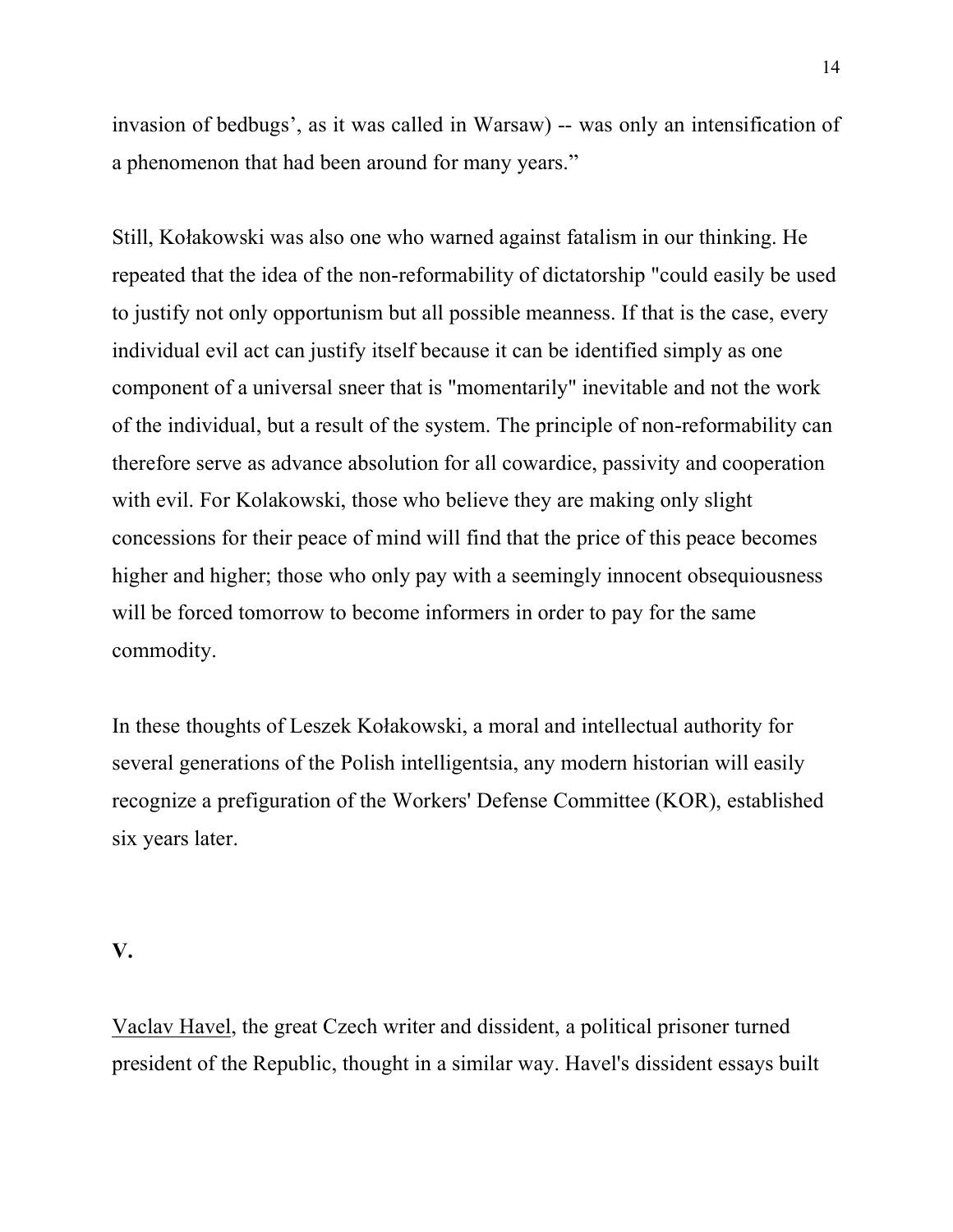an awareness of – and a value system for – the democratic opposition; and not only in Czechoslovakia.

Even today, eight years after his death, Havel remains a paradoxical figure. In part this was because he wanted, like his master the Czech philosopher Patocka, to be faithful to Socrates' uncompromising nature. He wanted to stay true to this even when he became president. When I met him, and read him, it seemed to me that Socrates had turned into Pericles.

In the innermost ring of his many gifts was the fact that he never lost time, even in prison. It was from behind bars that he wrote in a letter to his wife, Olga that the moment when some ideological system becomes closed and finished, perfect and universal, the system turns into rubble… because reality slips through one's fingers.

The result of such a disintegration of ideology is widespread bitterness. And the bitter man loses faith both in the world and in people. And he comes to the conclusion, writes Havel, that "all moral principles, higher aims and supra-personal ideals are naively utopian, and that one has to accept the world "as it is," that is, unalterably bad, and behave accordingly. And yet," Havel repeats, "it is not the evil of the world that ultimately leads the person to give up, but rather his own resignation that led him to the theory about the evil of the world. "<sup>iv</sup> For many of us - including me, whom Havel honored with his friendship - he was one of the most important guides and intellectual authorities in those years.

How closely Havel studied the evolution of an embittered man ! "As he grows accustomed to this evil world and establishes himself in it," writes Havel, "the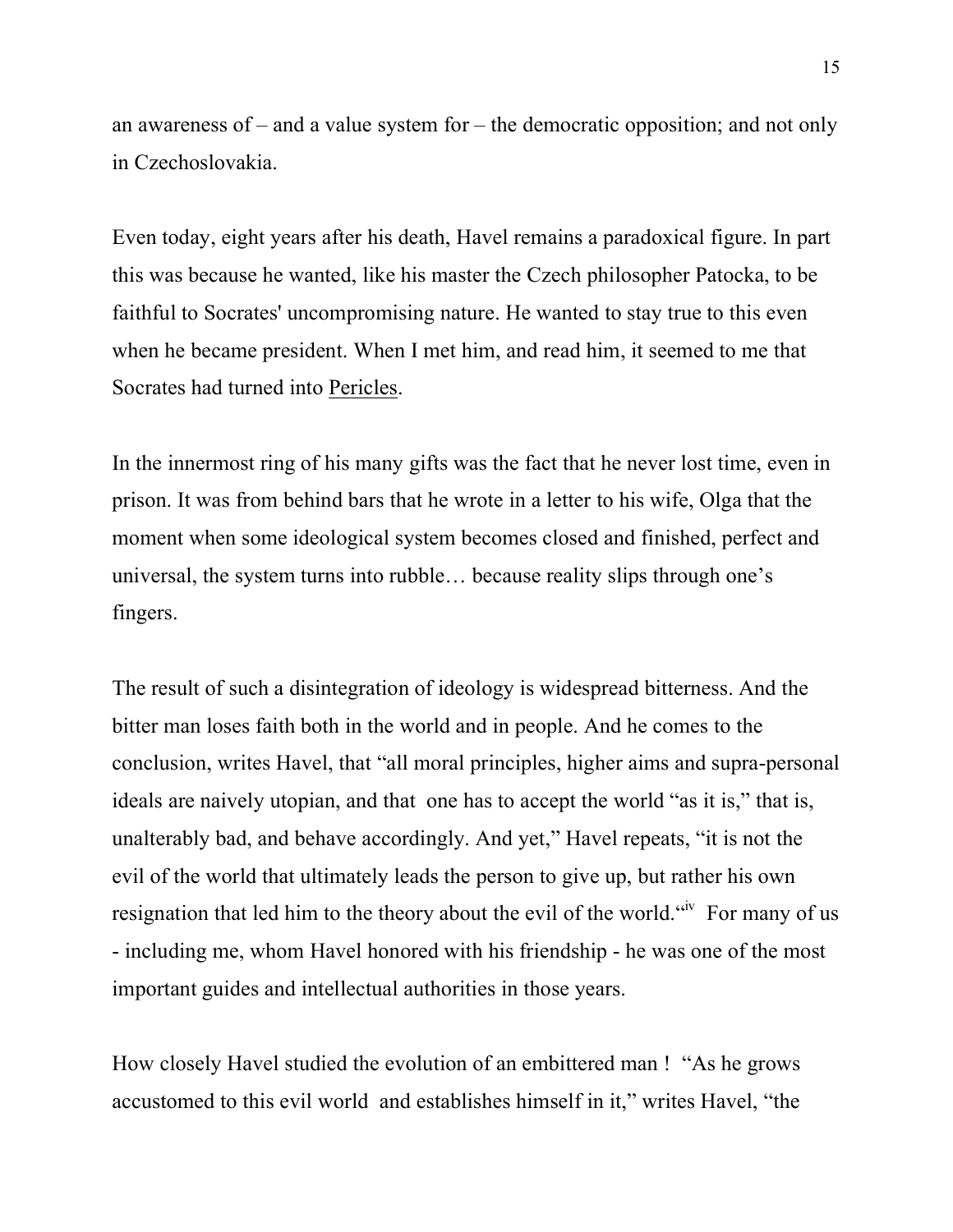reality that was originally regrettable begins, as he conceives it, to change imperceptibly into one that is 'not as bad as it could be', and certainly better than the eventual state of uncertainty created by "utopian" efforts to transform it, until at last the status quo he once condemned becomes, in essence, an ideal. In this way," Havel concludes, "we arrive at the sad state of affairs in which a ruthless critic of the world is imperceptibly transformed into its defender."

Havel confessed that he understood human bitterness as he understood human weakness, loneliness, and helplessness. And yet he remained convinced "that there is nothing in this vale of tears that in itself can rob man of hope, and faith in the meaning of life." This poignant confession that defines the indomitable outlook of a dissident reveals dangerous pitfalls, the most

dangerous of them being fanaticism. Fanaticism was the dangerous disease of many brave dissidents. Havel knew it well. "Fanaticism," he wrote to Olga, "is a faith that has betrayed itself.

"Betrayed itself: first, because the fanaticism is a feeling that one is 'responsible for everything.' And that feeling is all the more boundless, of course, the more one feels threatened by the shock of alienation from a freshly perceived world.

"The more fanatical a person is, the easier it is for him to transfer his "faith" into another object.

Faith in an idea transforms itself into faith in a specific institution. […] But precisely at this time the "I" commits a fatal error. The essence of this error is the notion that transferring primordial self-transcendence from the boundlessness of the dream to the reality of human actions is a one- shot affair, that all you have to do is to "come up with an idea" and then blindly serve it.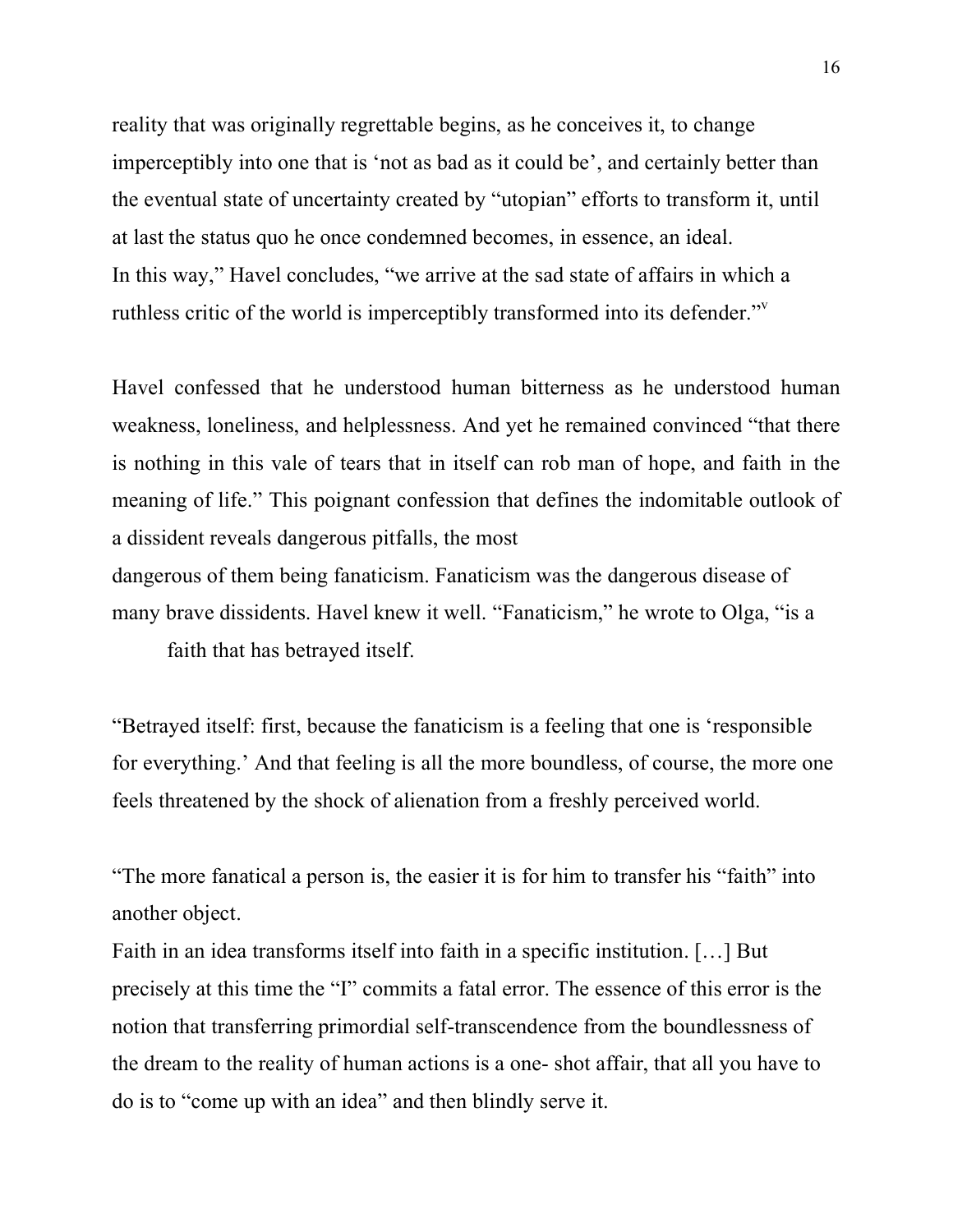A fanatic is someone who, without realizing it, replaces the love of God with the love of his own religion, a religion he has created; he is replacing his love of truth, freedom and justice with a love of ideology, doctrine, or a sect that promises absolutely to implement these doctrines; he is replacing love for people with love for a project, claiming that it—and only it—can genuinely serve them. […] Yes, it is tempting to become a fanatic."

**Havel concludes**: "Fanaticism may make life simpler – but at the cost of destroying it. Its tragedy lies in the fact that it takes a beautiful and profoundly authentic longing of the human "I" to take the suffering of the world upon himself and transforms it into something that merely multiplies that suffering: an organizer of concentration camps, inquisitions, massacres and executions."<sup>vi</sup>

I have, over the years, thought a lot about Havel's path and his life experience. He is one of those human beings who has symbolized the glory and misery of our times, especially these past thirty years. Havel made the Czech Republic a country that was respected and admired around the world, but very quickly he encountered hostility in his own country. In his later writings, Havel describes his presidency as a banishment from a fairy tale: "It seemed to us that we were all bearers of the ideals of solidarity and the ideals of a kind of normality that in fact turned out to be the ideals of mediocrity, banality, and a petty-bourgeois philistinism. And then a dislike of the former dissidents flourished. $\mathrm{vii}$  [...]

"Shortly after the revolution and the regaining of freedom, there spread throughout public life a very peculiar kind of anti-Communist obsession as though some people who had been silent for years, who obediently went to vote, who only took care of themselves and were very careful not to stick their necks out, suddenly felt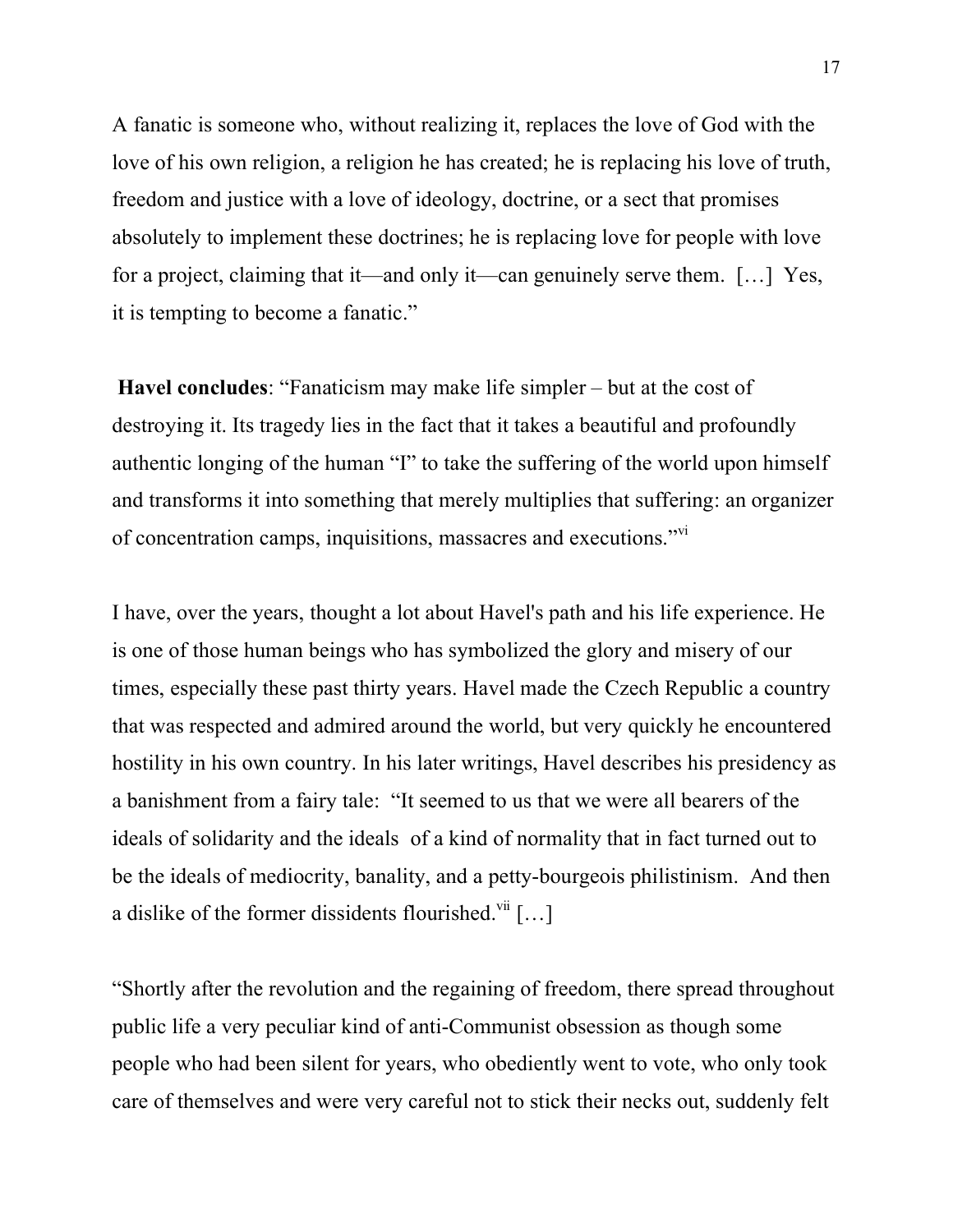a need to compensate with some mighty gesture for their previous humiliation**,** or the feeling -- or perhaps suspicion -- that they didn't rise to the occasion earlier. That's why they chose as their targets those who were the least judgmental of them, namely, the dissidents. Because they still regarded them as living pangs of conscience, as reminders of the fact that if someone didn't want to -- one didn't have to completely subordinate oneself. It's interesting that in times when dissidents seemed to be mad Don Quixotes, the resentment was not so great as later on, when history came out in their favor. [….]

"In the end, some new anti-Communists were more angry at them than at the representatives of the old regime. Out of this was born the strange legend that dissidents were "left-wing", that they were "elitist" (how can someone who spent 10 years in a boiler room or in prison and never turned his nose up at anyone be considered an elitist?) or that they were insufficiently respectful of tried-and-true Western institutions, and so on. By the way, this ideology revealed a lot about itself in an article claiming that the dissidents played no special role in the fall of communism because communism was brought down by "normal" citizens behaving conventionally, that is, by putting their own private interests first, which meant that they may have stolen an occasional brick from a building site. That kind of thinking obviously resonates with a large part of the public which sees it as a confirmation that they made the right choices in life: now when it is permissible we praise capitalism to the skies and condemn anyone who thinks critically about it; earlier, when it was not possible we marched obediently to the polls to vote for the communists so we could, in peace and quiet, look after ourselves. And who is constantly stirring things up? The left-wing dissident!"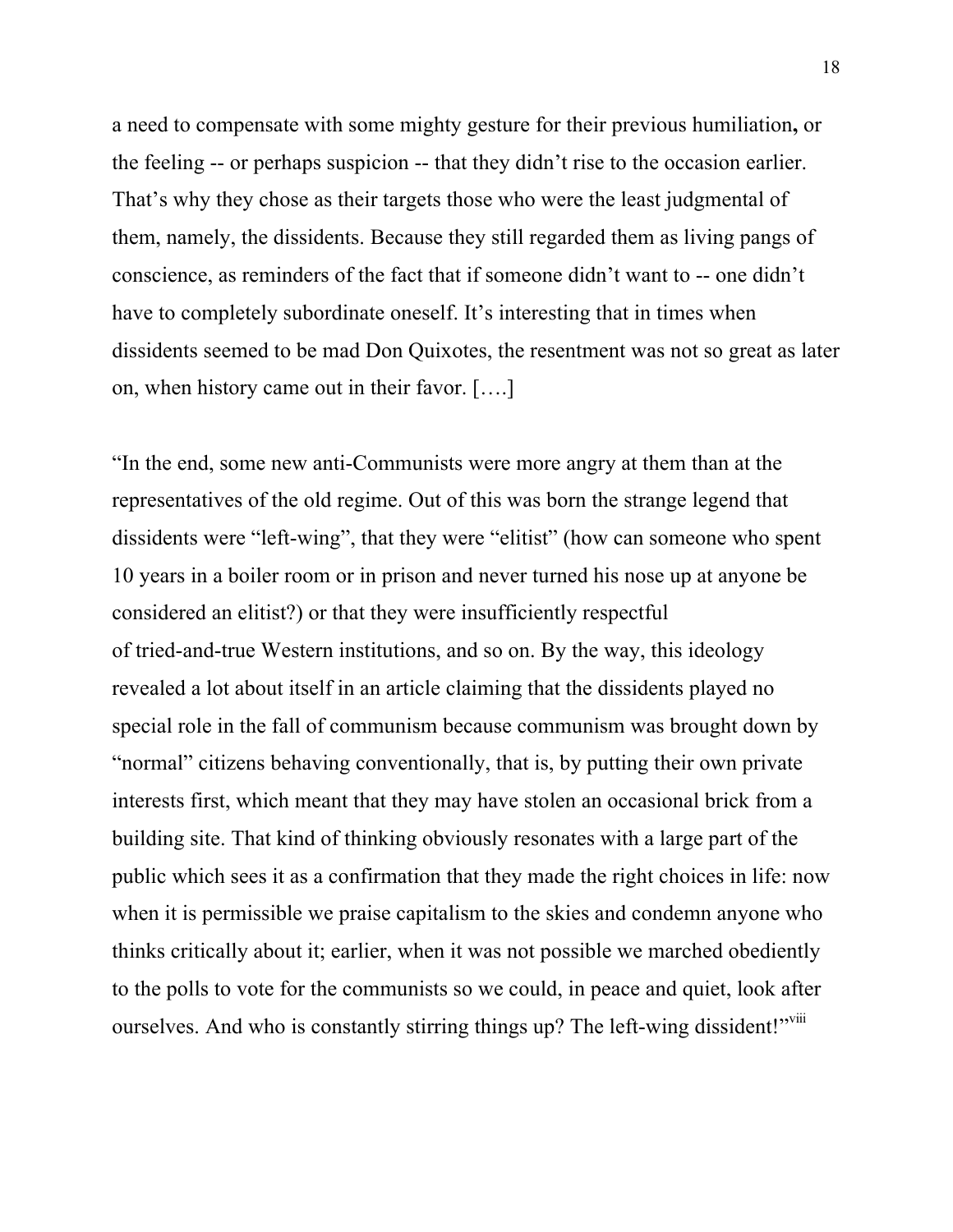Havel sees all this as "Czech small-mindedness ". Its philosophy? Do not meddle in someone else's affairs. Instead, as he writes, "lean and stoop – we are surrounded by mountains, all the world's turmoil will fly over our heads and we will play in our own backyard."

"In modern Czech history" -- Havel often returned to this thought – "a situation repeatedly comes up in which society rises to some occasion but then its top leaders execute a retrieving maneuver, a side-step, a compromise; here they capitulate, there they give something up or sacrifice something, and they do it all, naturally, to save the nation's very existence. And society, traumatized at first, quickly backs down, "understands" its leaders , and ultimately sinks into apathy or goes straight into a coma […]. I was that way in the post-Munich period, then during the protectorate of 1939-1945, and finally in 1968 after the Soviet occupation. First you hear sentences like "They betrayed us", "They sold us out", "They conspired against us". Next you hear "There is nothing to be done", and it ends up with the shouting of nationalistic slogans, and speeches about "national interest", and silent consent to the persecution of some minority. It's the triumph of Czech small-mindedness in the worst possible sense of the word."<sup>ix</sup>

This national anti-virtue, and a character Havel calls 'Czechaczek" in its worst edition, wins.

"Czechaczek" is a symbol of obscurantism and hatred towards those who think differently. "We get rid of the Jews, then the Germans, then the bourgeoisie, then dissidents, then Slovaks—and who will be next in line? The Roma? Homosexuals? All foreigners? Who will be left? The pure-blooded little Czechs, "Czechaczeks" in their own little gardens."<sup>x</sup>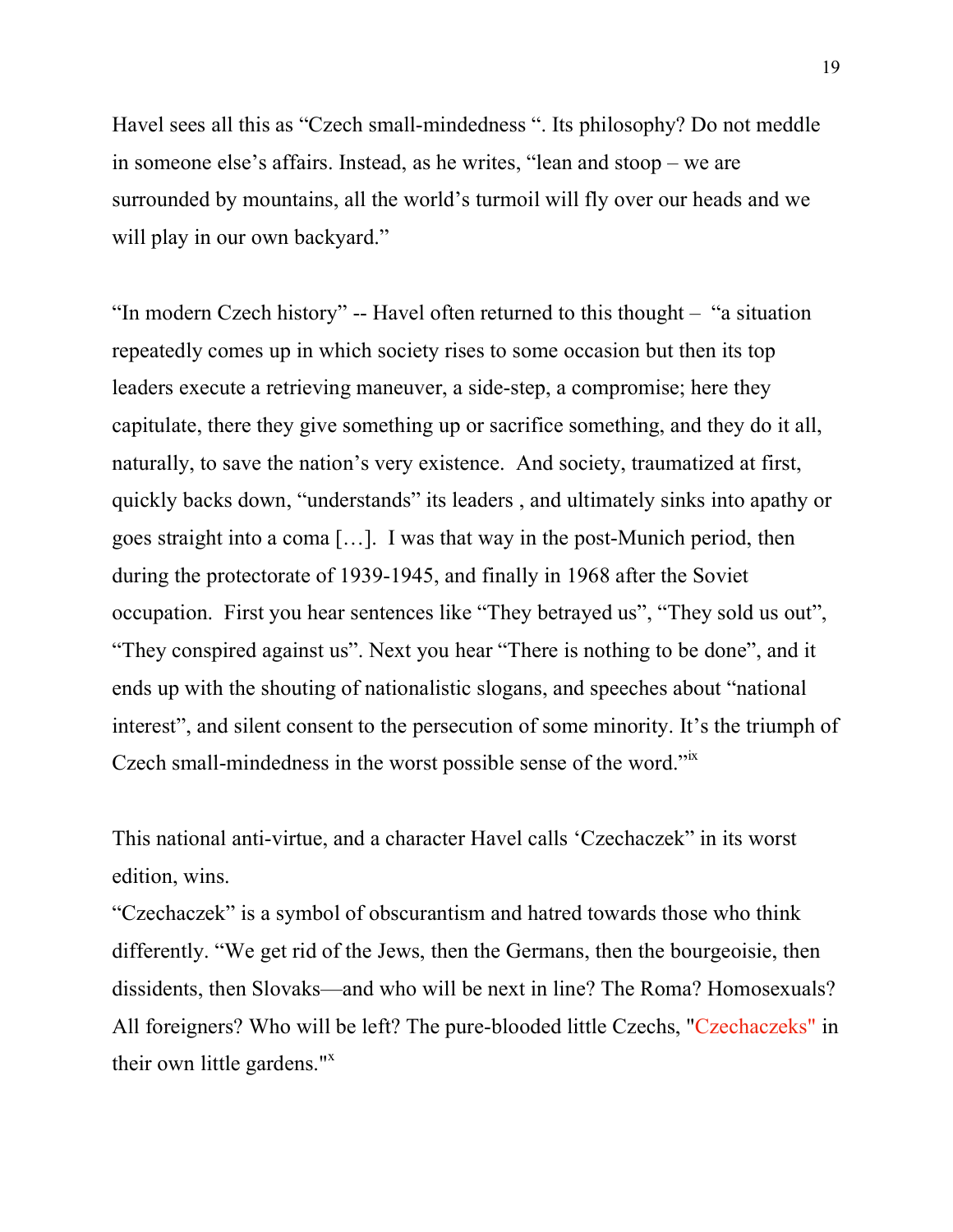After 1980, "Czechaczek" reached for a more subtle formula: its most visible expression is now anti-Europeanism. This, according to Havel, "is essentially an expression of the same relationship to the world. Why should we have to consult with anyone? Why should we have to listen to anyone? Why should we share power with anyone? Why do we have to help someone else? Why do we care about their technical norms? We are quite sufficient unto ourselves. This is merely the new face of the familiar old Czechaczek, Czech small-mindedness."

"But a word of caution" – says Havel: "The small- minded Czech will have the nerve to shout out the valiant slogans only if there is no danger to him; on the contrary, if he's facing a powerful and cruel opponent he withdraws and ultimately becomes servile."<sup>xi</sup>

This is how Havel described the "Czechaczek" version of the mob.

VI. Opposition, populism and nationalism serve as tools in the struggle for power. Phrases about "standing up for ourselves" are a skillful trick for promoting a national dignity most simply understood. Nationalists and populists who gain power, on the other hand, use the very same clichés to divert attention from problems related to corruption, the destruction of the rule of law, and disastrous foreign policy. Enemies in other countries (like Soros !!) are easily found, and government is replaced by the operations of special services and the manipulation of human fear.

A Polish woman psychologist, a participant in many protests in defense of the Constitution, civil liberties and women's rights, expressed this clearly: "There can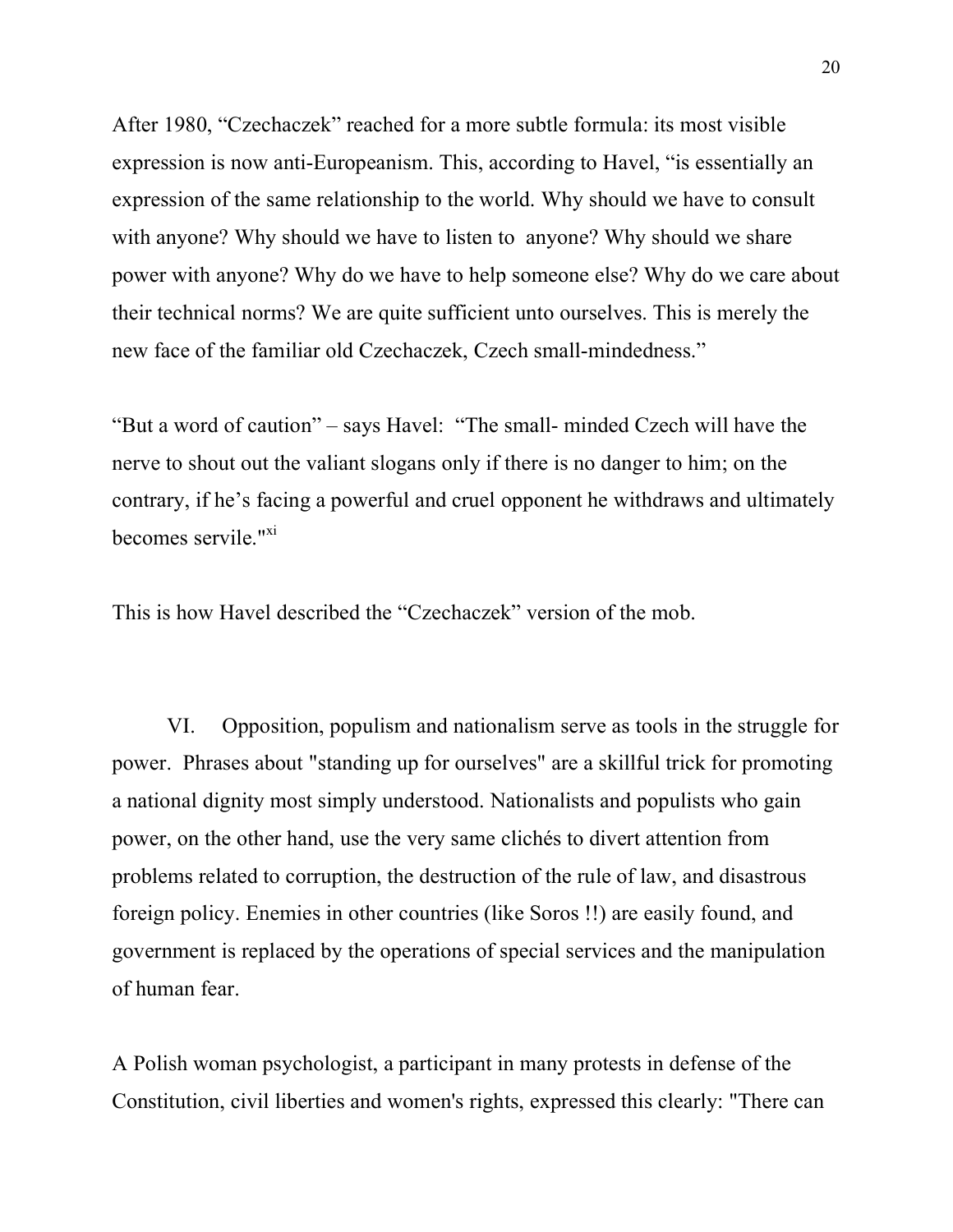be no compromise with neo-fascists. This is a cruel, inhuman – and forbidden – ideology that has been hidden in Poland in a small velvet purse**.** It is believed that as long as it does not resort to large-scale violence, it can exist on an equal footing with other ideologies. Baloney *Guzik prawda*. I want to take it from its purse and say: look, this is pure racism; and hence destructive hatred. There is no place for these views in the common space. [...] One must not incite hatred for racial reasons. If you do so, then you are outside of society and you must feel this rejection. There are more and more fascists because they have a complete sense of impunity."

In turn, a well-known and popular musician says: "We live in times of widespread destruction. The destruction of people, their achievements, authority, the destruction of historical truth with lies are put into circulation. Freedom of thought is destroyed, opinions are silenced , works of art and their authors are destroyed or removed. There is no unharmed person in Poland today, no social group that is not held in contempt."

Even if these opinions are exaggerated, they are worthy of serious reflection. They convey something very important.

#### **VII.**

The future seems hazy and unclear. That is why, in conclusion, I would like to quote opinions that provide possible directions for political debate.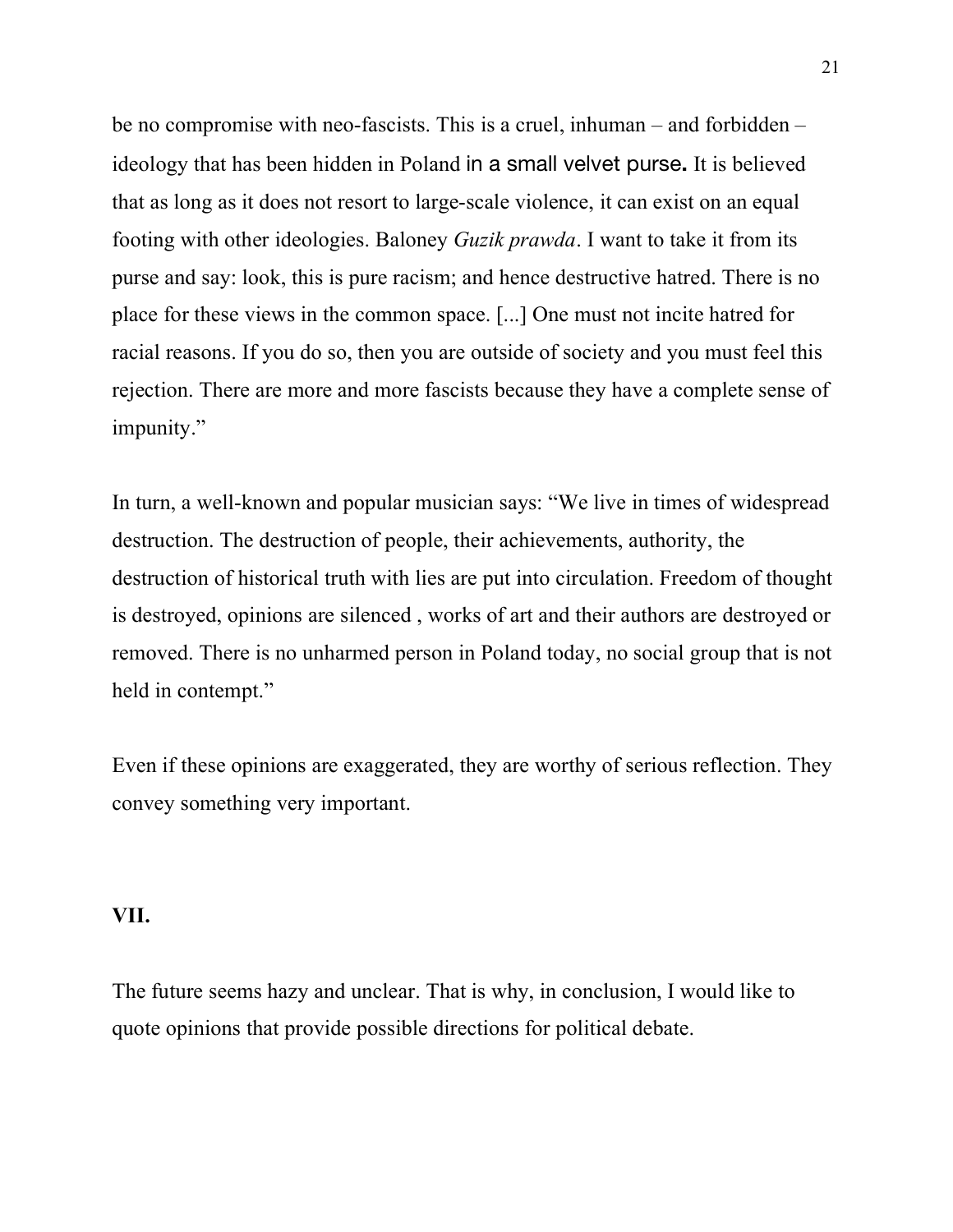Marie Le Pen explained to the French: "The French were deprived of patriotism, we suffered in silence, and we were not allowed to love our country."

This grim nonsense calculated for fools who are able to believe that black is white, shows that the disease suffered in countries like Poland and Hungary has in fact a universal dimension. The French also need to be reminded about the difference between the patriotism of de Gaulle from the patriotism of Petain and Laval. It seems that Ms. Le Pen's dream is simply: France for the French – but those French who are obedient, who repeat stupid platitudes and remain completely free from enslavement by the spirits of Pascal, Montesquieu, Diderot, Camus, and Bernanos. This would be a very sad France, indeed, one I don't believe we'll see born. Such a France – a society of people deprived of free will, passive, conformists to any power; deprived of their creative powers, condemned to the fate of the infantilemilitaristic community. No, no one can imagine such a France. France infected the world with freedom, and this virus of freedom can no longer be put back in a bottle.

A Chinese human rights defender, Liu Xiaobo, a participant in the 1989 protests in the Square of Heavenly Peace, literary critic and essayist, a 2010 Nobel Prize winner imprisoned until he lost his battle with cancer and was released two days before he died. Mr. Xiaobo, at the trial before his imprisonment, looked into the eyes of judges who were not judges but cruel officials of the regime, and said:

"I look forward impatiently to the day when my country will become a land of freedom, where the words of each citizen will be treated with equal attention. It is on this land that different values, ideas, denominations and political beliefs will both compete with each other and coexist peacefully.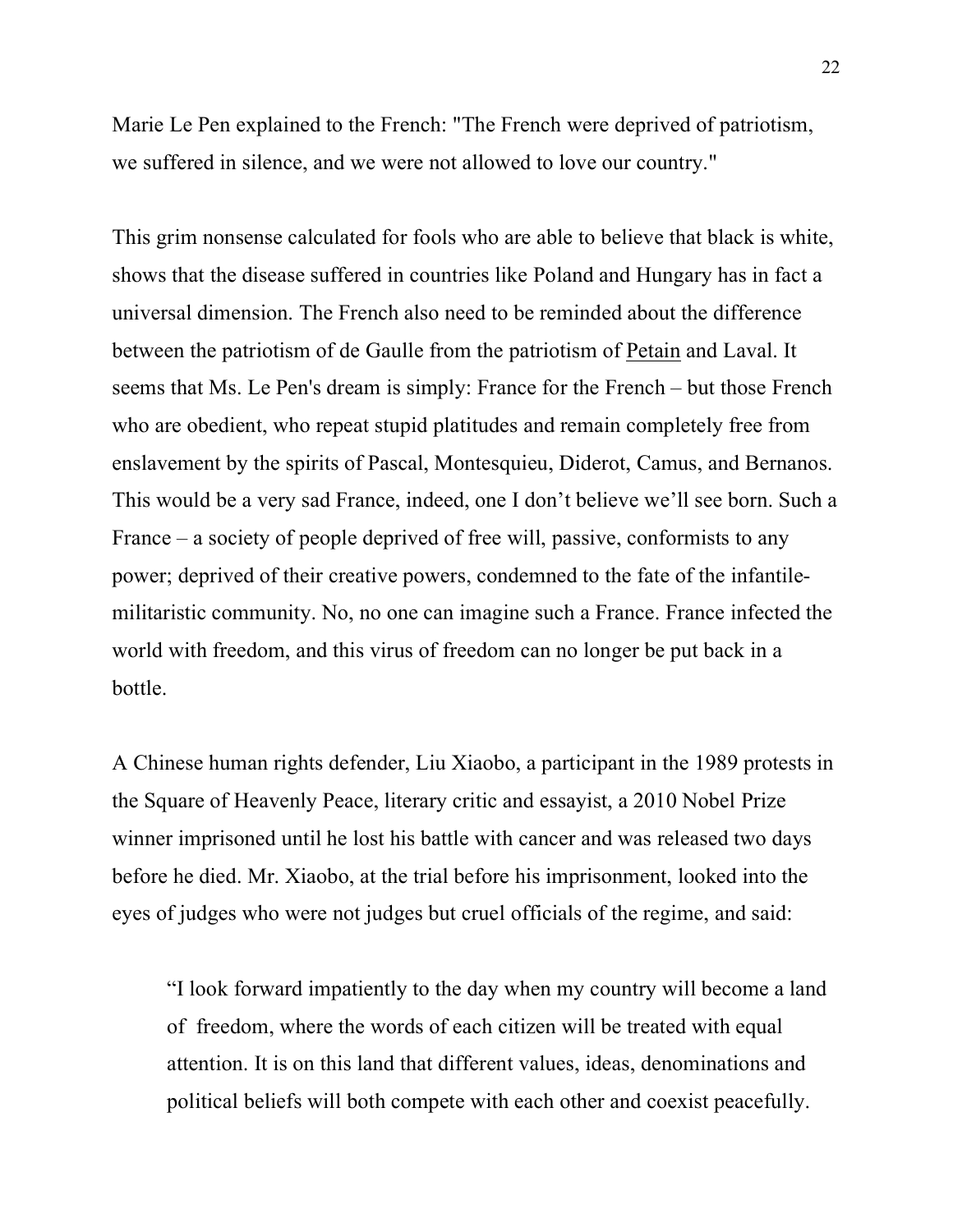Here, the views of the majority and minorities will be equally guaranteed, and those that are not in line with the authorities will receive full respect and protection. All political views under the sun will be sent here by citizens so that they can choose among them, every citizen will be able to express their political views without any fear, and they will not face political persecution due to their differences of opinion. I very much hope that in the endless sequence of literary inquisitions I will be their last victim and from that moment there will be no one else convicted for their words. Freedom of expression is the very foundation of human rights, the core of human nature; the source of truth. Attacks on freedom of speech are a violation of human rights, a suppression of human nature, a concealment of the truth."

Thirty years after the fall of the Berlin Wall, in a world ruled by a Chinese leader who resembles the cruel emperor of the Mandarin age, in the world of Putin and Trump, in the world of Erdogan, Orban, and Kaczyński, I can add very little to these courageous words, steeped as they are in dignity and truth.

# *Translated by Elzbieta Matynia with Karolina Koziura*

<sup>|&</sup>lt;br>i Kolakowski, *Anti-Semites: Five Familiar Theses* , in *Against Anti-Semitism, Michnik- Marczyk,*

ii L. Kolakowski, *Anti-Semites: Five Familiar Theses* , in *Against Anti-Semitism, Michnik-*

*Marczyk, ed., p. 143*

 $\frac{\text{iii}}{\text{ii}}$  ibidem, p.149-50

<sup>&</sup>lt;sup>iv</sup> Havel, letters to Olga, p.235<br><sup>v</sup> ibidem, p. 236

 $\mathrm{v}$ <sup>v</sup>i ibidem 364-5

<sup>&</sup>lt;sup>vii</sup> Could not find this quote

viii Havel, To the Castle and Back, p. 15-16

ix Ibidem, 118